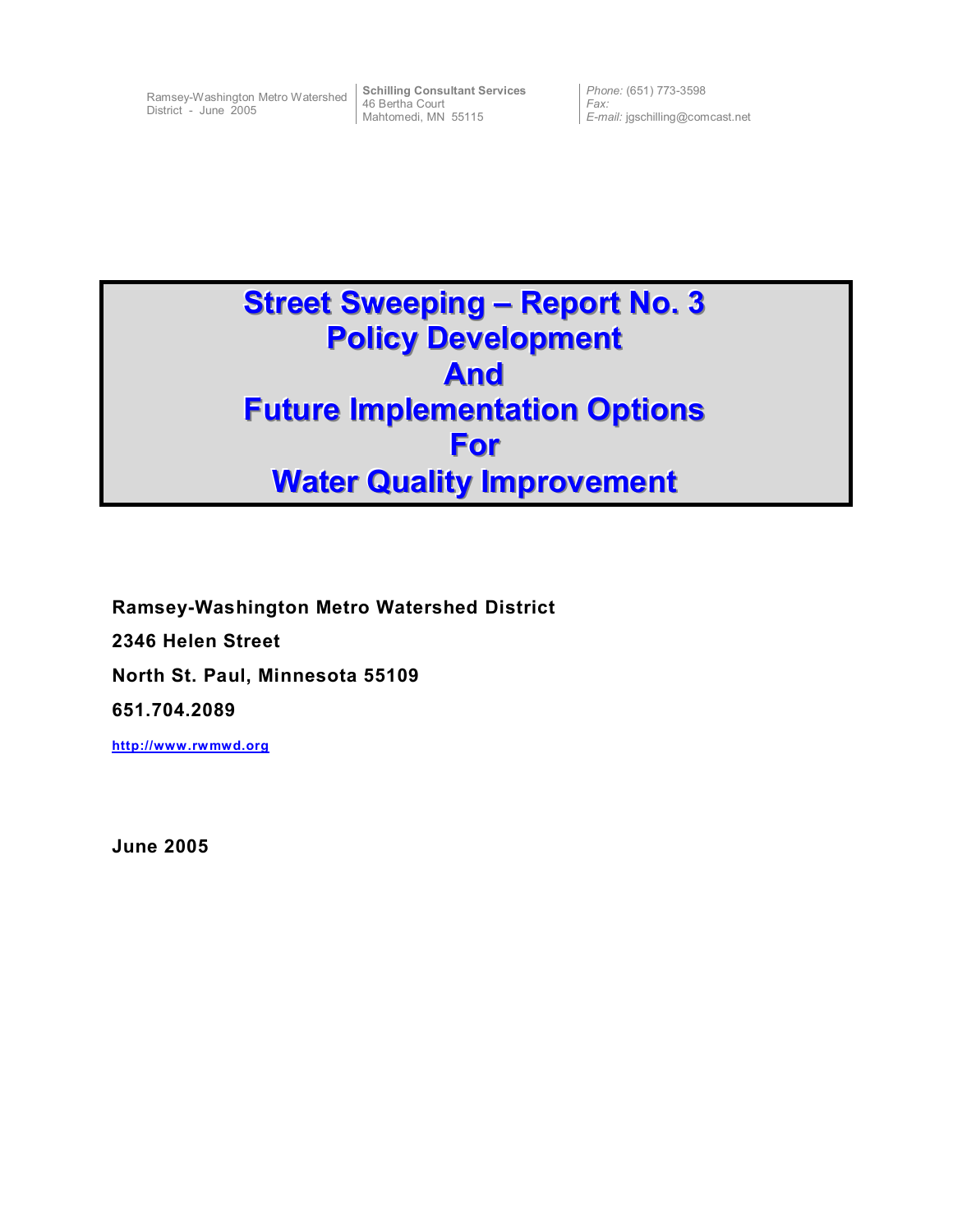# **Citation**

Schilling, J.G. 2005. Street Sweeping – Report No. 3, Policy Development & Future Implementation Options for Water Quality Improvement. Prepared for Ramsey-Washington Metro Watershed District (http://www.rwmwd.org). North St. Paul, Minnesota. June 2005.

# **Acknowledgements**

The three reports were prepared by Joel Schilling, Principal with Schilling Consultant Services for the Ramsey-Washington Metro Watershed District (RWMWD), 2346 Helen Street, North St. Paul, Minnesota 55109. Assistance with the Survey questionnaire (Report No. 2) provided by staff of SurveyMonkey.com. Input from the Ramsey-Washington Public Works Forum members was helpful in the focusing the reports.

Special thanks for the reviewers of this report:

 Louise Watson, Planning and Education Coordinator, RWMWD Cliff Aichinger, Administrator, RWMWD

# **Disclaimer**

Mention of trade names or commercial products does not constitute endorsement by RWMWD or recommendations for use. External reviewers' comments do not constitute endorsement by their respective governments of recommendations made in this report.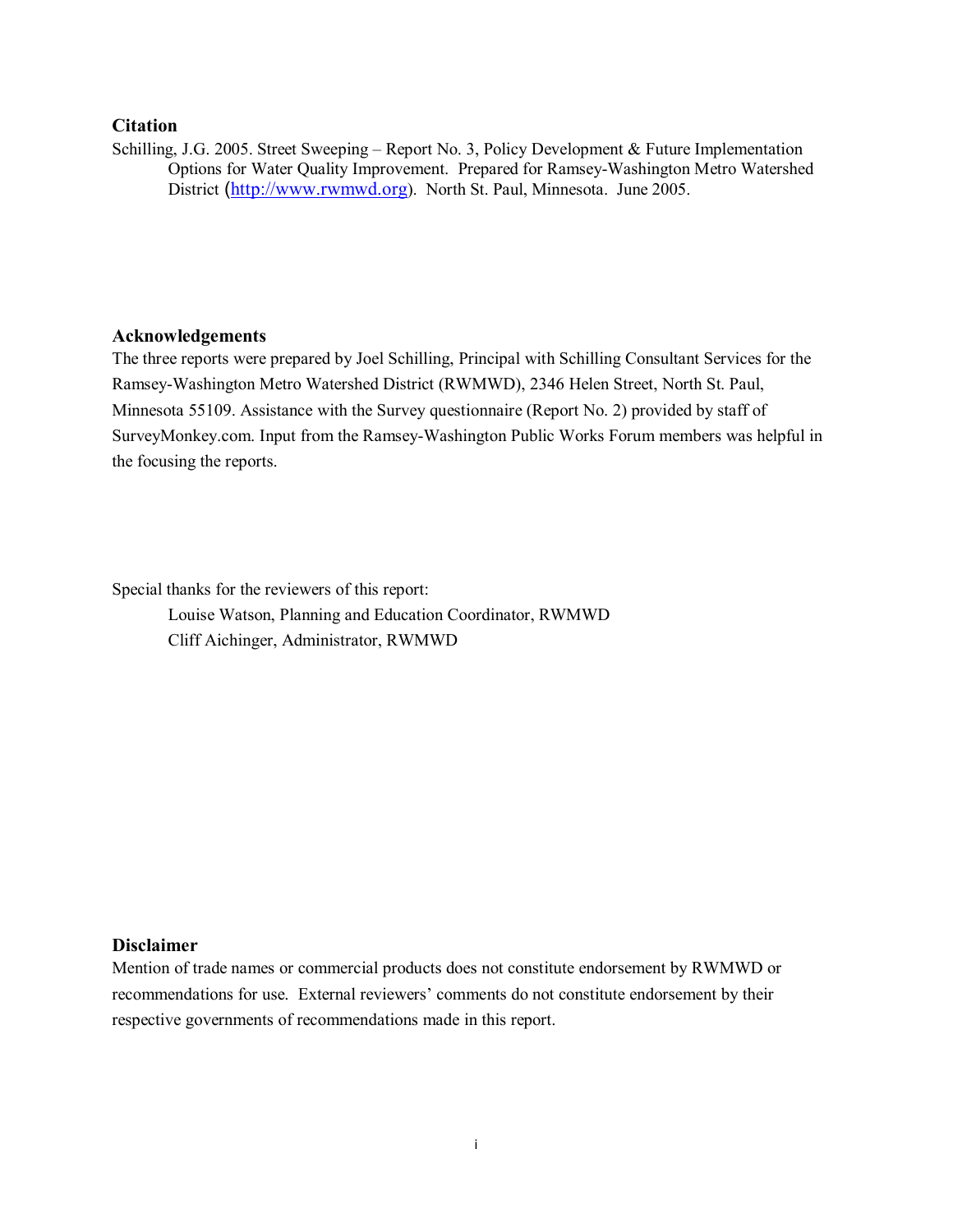# **TABLE OF CONTENTS**

| 1.                                                                                     |
|----------------------------------------------------------------------------------------|
|                                                                                        |
| 2.                                                                                     |
| Table 1                                                                                |
|                                                                                        |
|                                                                                        |
|                                                                                        |
|                                                                                        |
|                                                                                        |
|                                                                                        |
|                                                                                        |
|                                                                                        |
| Table 2.                                                                               |
| Policy 2: 17                                                                           |
| 3 <sub>1</sub>                                                                         |
| Policy 3: 18                                                                           |
| 4.                                                                                     |
| Policy 4: 18 18                                                                        |
| 5 <sub>1</sub>                                                                         |
| Sweeping Costs Based Upon Frequency (\$/curb-mile/year) [2005 dollars]  19<br>Table 3. |
|                                                                                        |
| Table 4                                                                                |
|                                                                                        |
|                                                                                        |
|                                                                                        |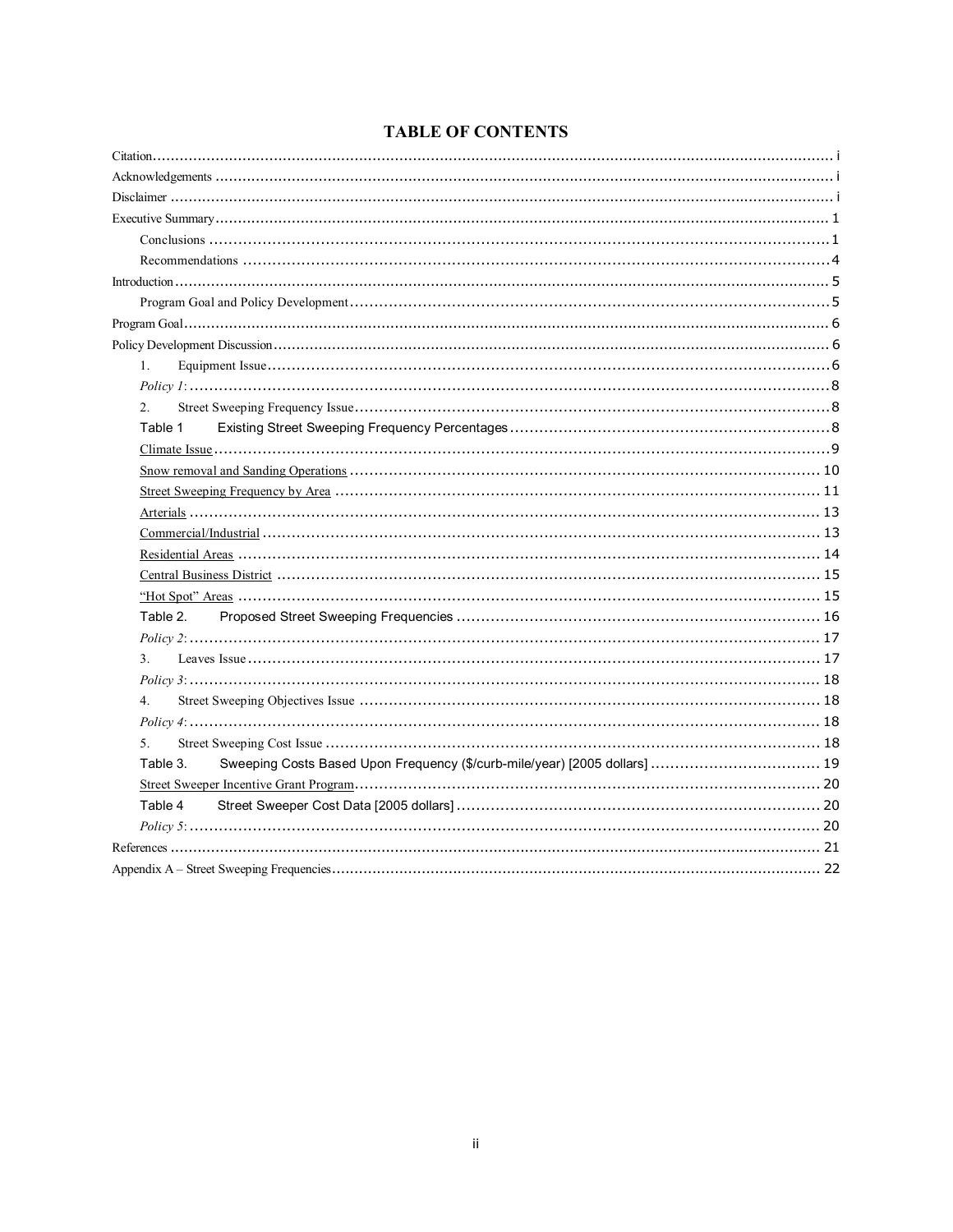# **Executive Summary**

The Street Sweeping Project is organized into the following three reports:

- 1. Street Sweeping Report No. 1, State of the Practice
- 2. Street Sweeping Report No. 2, Survey Questionnaire, Results and Conclusions; and
- 3. Street Sweeping Report No. 3, Policy Development and Future Implementation Options for Water Quality Improvement

The reports are the information base for the Ramsey-Washington Metro Watershed District to advance efforts to improve water quality within its jurisdictional boundaries. In addition, the reports serve as information sharing tools for members of the Ramsey – Washington Public Works Forum and other public works staff within Minnesota and across the United States and Canada. The Ramsey-Washington Public Works Forum is a monthly discussion group focused on increasing communications and collaboration related to stormwater quality improvement concerns of the city and county governments within the Ramsey-Washington Metro Watershed District.

Report No. 3: Street Sweeping - Policy Development and Future Implementation Options for Water Quality Improvement discusses and incorporates pertinent conclusions from Reports No. 1 and 2. It further examines the street sweeping practice as policy issues are formulated and makes recommendations for the local government units of Ramsey-Washington Metro Watershed District. Conclusions and Recommendations from Report No. 3 are incorporated into the Executive Summary.

# **Conclusions**

1. Survey results in **Report No. 2** indicate a wide disparity by Minnesota respondents in street sweeping equipment types (mechanical brush versus vacuum or regenerative-air) used compared to Greater U.S./Canada respondents. Minnesota respondents are twice as likely (61.8% versus 30.2%) to use mechanical brush sweepers only, rather than vacuum or regenerative-air sweepers. Within the Greater U.S./Canada group where vacuum or regenerative-air are nearly twice as likely to be used (69.8% versus 38.2%) than mechanical sweepers only.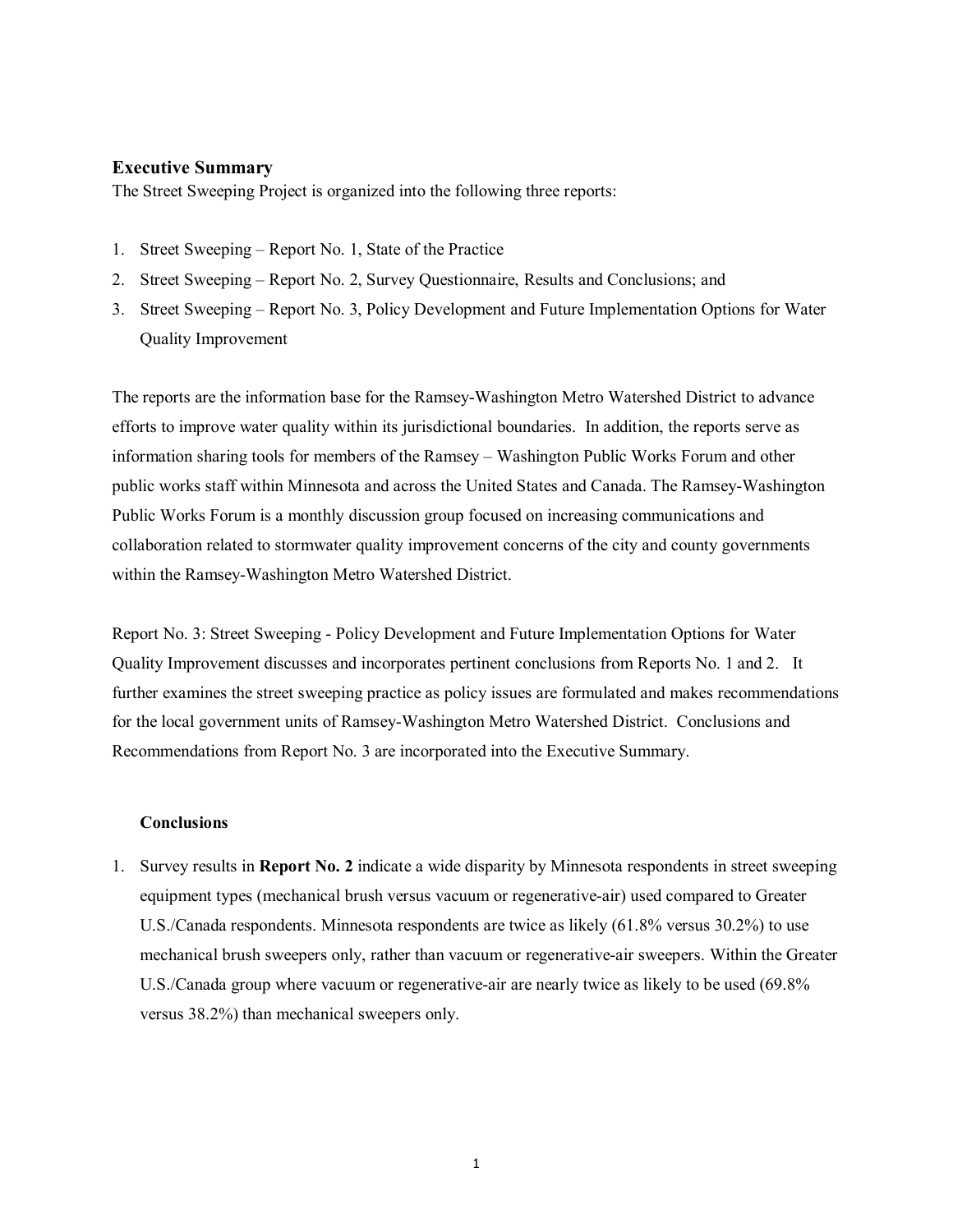- 2. Results from **Report No. 1** reveal mechanical brush sweepers are effective at removing coarse materials and gross pollutants, but less effective removing fine materials often associated with various pollutants and may expose such materials to wash-off. High-efficiency street sweepers and associated operations may increase the percent of total solids removal from  $30 - 70 + \%$ .
- 3. Street sweeping frequencies in **Report No. 1** were approximately monthly to biweekly and varied depending upon land use and transportation features have been shown as being most effective for pollutant removal.
- 4. **Report No. 2** indicates street sweeping at low frequencies of twice or three to six times per year for all land-uses and special areas is practiced by a large majority of Minnesota respondents (80%). In contrast, a small minority (33%) of the Greater U.S./Canada group swept the same areas and low frequencies.
- 5. A subgroup of eight cities from the Greater U.S./Canada group representative of severe winter climate conditions swept streets at similar frequencies as the larger group. To the degree that these eight cities are representative, results suggest climate or reduced operational season is not a valid basis for the observed lower street sweeping frequency in Minnesota.
- 6. It appears seasonal or climate conditions do not prevent Minnesota local governments from conducting more than two or three-six street sweepings per season.
- 7. Results of street sweeping frequencies from **Report No. 2**, Question #9 contrasted significantly between the two groups. Minnesota respondents swept streets at a twice (2x) or three - six times per year for arterial streets, commercial/industrial areas and residential areas. Greater U.S./Canada respondents swept arterial streets, commercial/industrial areas and residential areas: three - six times, more frequently than three – six times per year or biweekly. For Central Business Districts, 75% of Minnesota respondents swept twice, three – six times or more frequently per year. In contrast, the Greater U.S./Canada respondents reflected 86% either sweeping more frequently than three – six times per year, biweekly or weekly.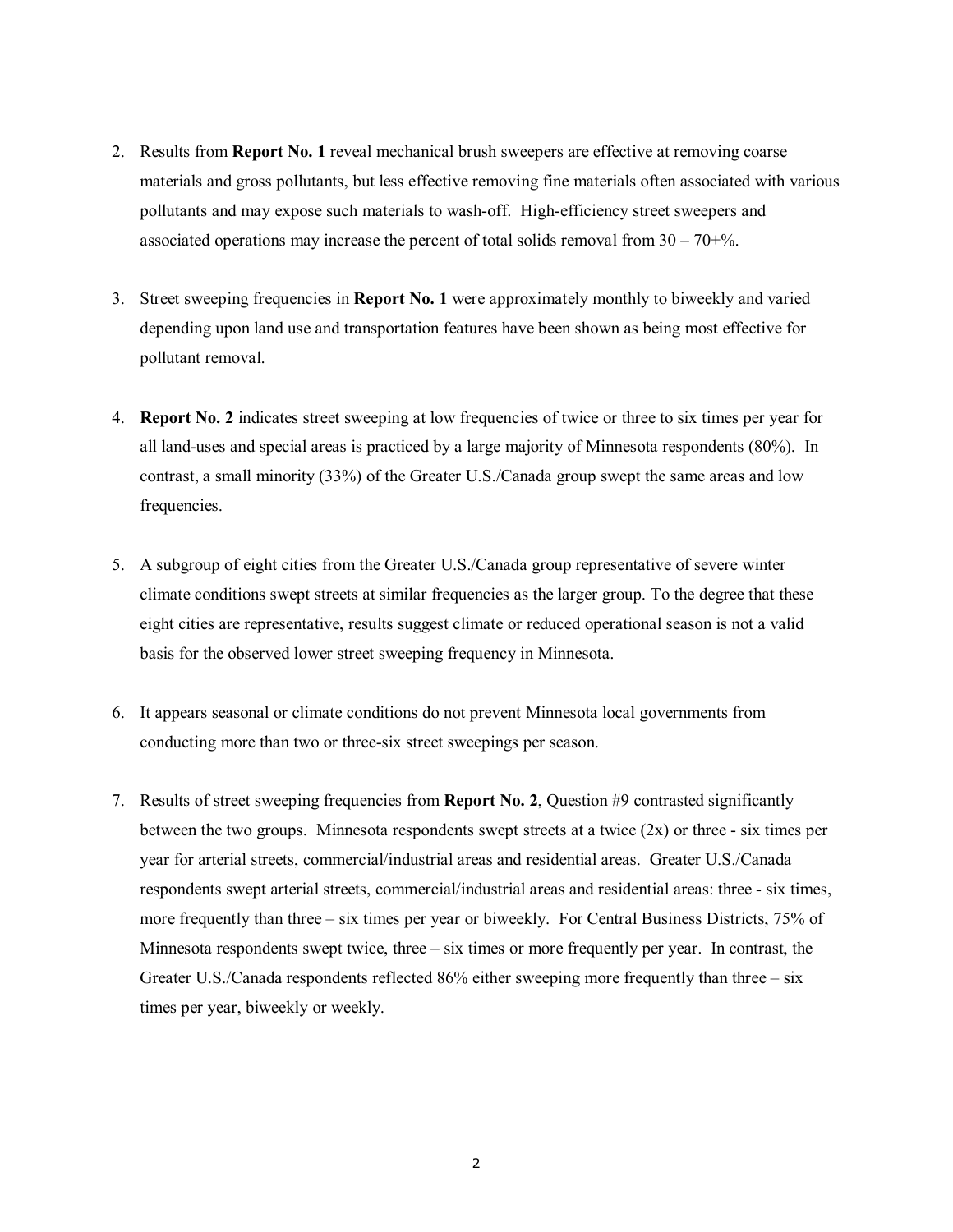8. Recommending street sweeping frequencies based upon land-use and special area type is a reasonable and defendable approach based upon Reports No. 1 and 2 as well as the WEB survey results in Appendix A. Table 2 below depicts proposed street sweeping frequencies by area.

| <b>Area</b>               | <b>Minimum Frequency</b> | <b>Maximum Frequency</b> |
|---------------------------|--------------------------|--------------------------|
| <b>Arterials</b>          | 9 times per year         | 16 times per year        |
| Commercial                | 9 times per year         | 16 times per year        |
| Light Industrial          | 6 times per year         | 9 times per year         |
| Heavy Industrial          | 9 times per year         | 16 times per year        |
| Residential               | 6 times per year         | 9 times per year         |
| Central Business District | <b>Biweekly</b>          | 2x/week                  |
| "Hot Spot Areas"          | 6 times per year         | 9 times per year         |

**Table 2 Proposed Street Sweeping Frequencies** 

**\*** Frequency dependent upon business community and local government expectations. **\*\***Hypothetically, such implementation frequencies may reduce sweeping in other land-uses.

- 9. Leaf disposal by pick-up is an inefficient operation, whether private or public from a volume versus weight perspective, thus, specialized equipment may be a more efficient long-term solution to this effort. However, further survey analysis and discussion of leaf pick-up and disposal methods appears to be warranted and recommended by the results.
- 10. Keeping materials out of a local government's storm sewer system is the basis for conducting a street sweeping program and is recommended this continue as the **primary** reason for a street sweeping program.
- 11. Establishing a Water Quality Incentive Grant Program will facilitate local governments within the Ramsey-Washington Metro Watershed District to move ahead in amending their street sweeping programs through the purchase of high-efficiency street sweepers.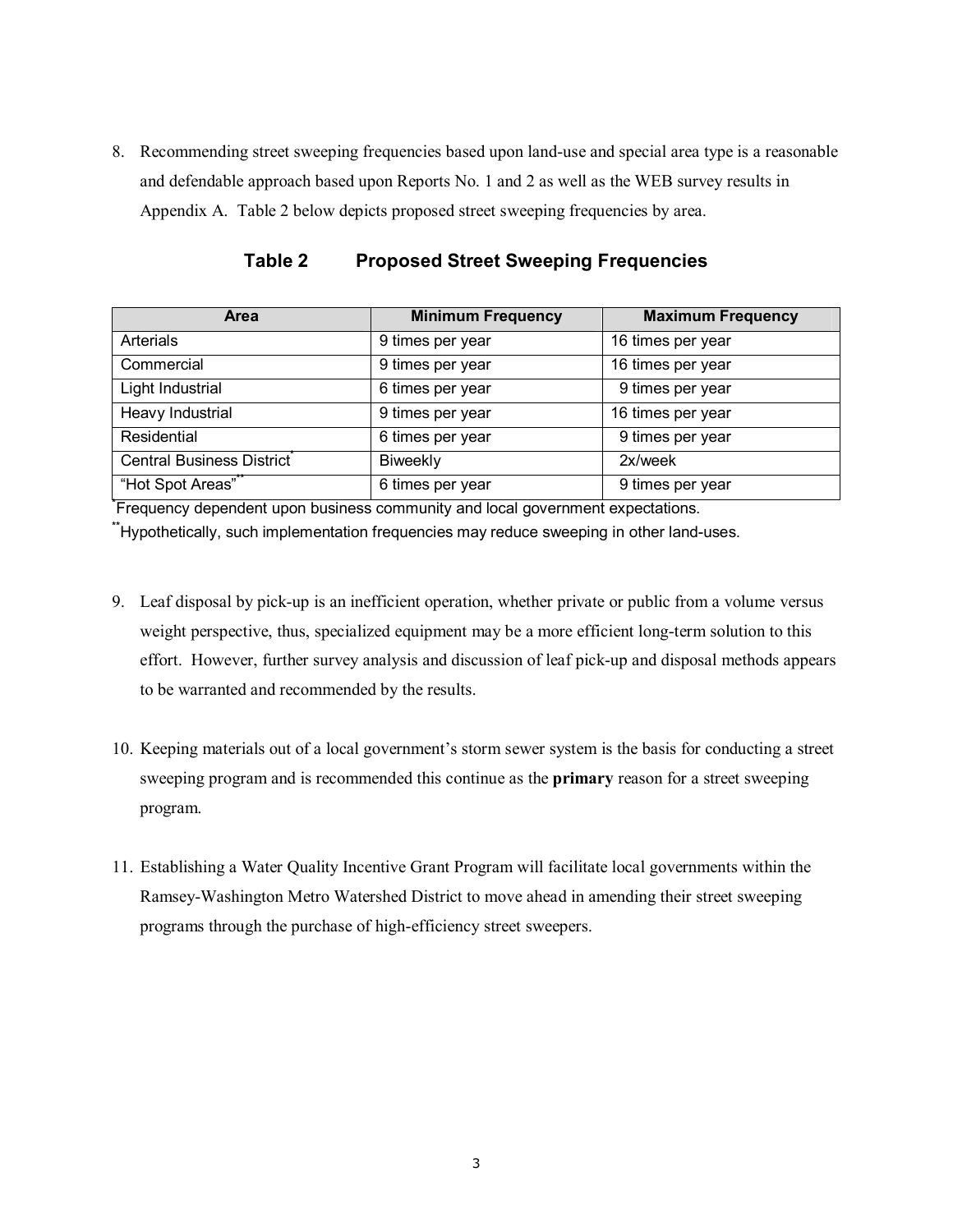# **Recommendations**

In completing the 3<sup>rd</sup> generation Watershed Management Plan, the following policies are recommended as options for the Board of Managers of the Ramsey-Washington Metro Watershed District:

- 1. Encourage and support the acquisition and use of technologically advanced, high-efficiency street sweepers (vacuum or newer technology) by local governments within its boundaries.
- 2. Recommend local governments within the District revise existing street sweeping operational programs and adopt the proposed street sweeping frequencies enumerated within Table 2.
- 3. Work with local governments within the District's boundaries by further examining leaf collection and disposal operations.
- 4. Recommend local governments within the District's boundaries revise existing local water management plans to identify existing street sweeping operational programs as a high priority for keeping materials out of the municipal separate storm sewer systems and improving water quality.
- 5. Establish a Water Quality Incentive Grant Program for \$750,000 to \$1,000,000 allowing local governments within its boundaries to facilitate the purchase of high-efficiency street sweepers.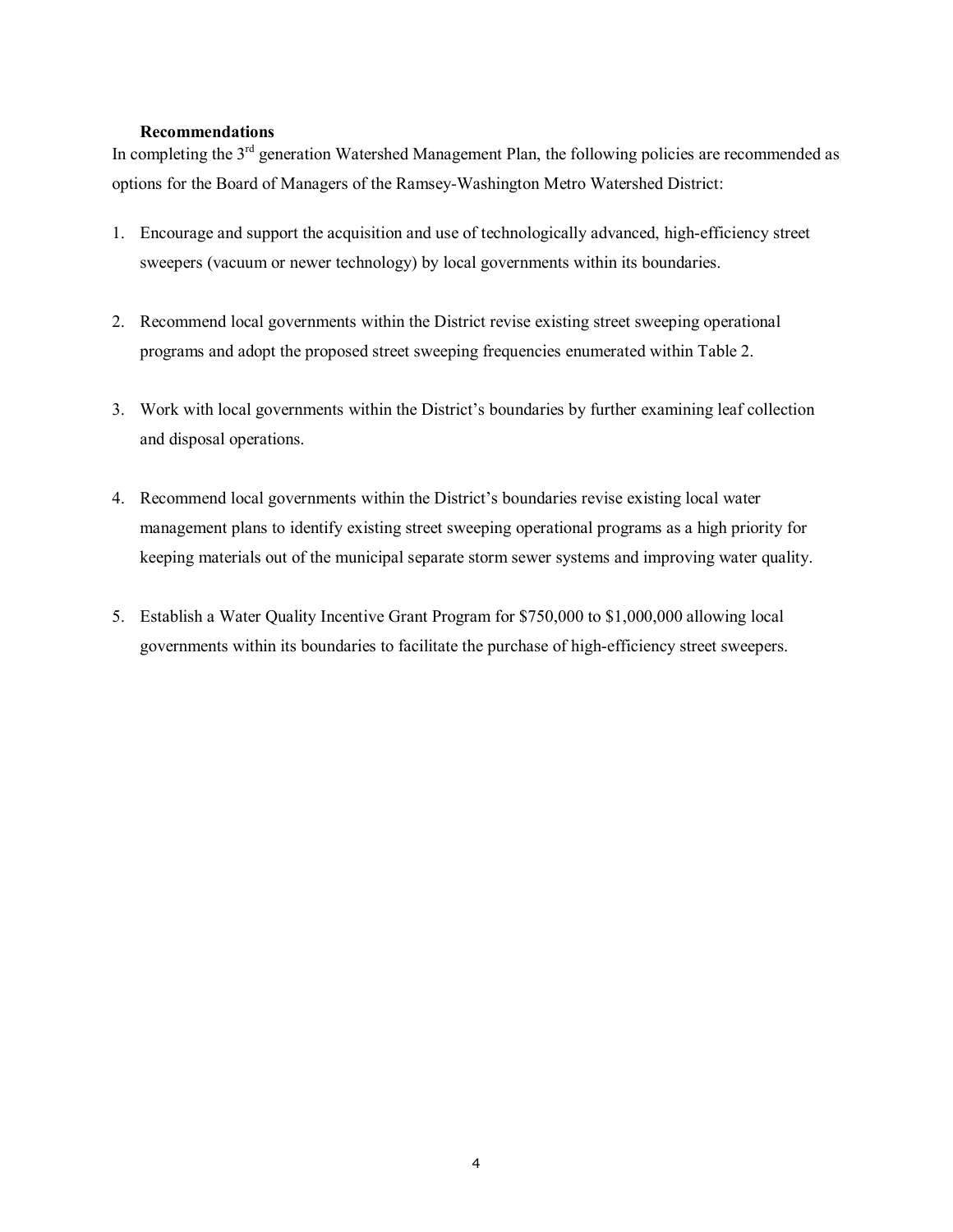# **Introduction**

The Ramsey-Washington Metro Watershed District (RWMWD) is a regional government located in the northeastern portion of the Minneapolis – St. Paul Metropolitan Area. RWMWD covers approximately 52 square miles draining into the Mississippi River and includes 5 major creeks, 11 lakes and 750 wetlands. The RWMWD jurisdictional boundary includes all or part of 10 cities in Ramsey and Washington counties: St. Paul, Woodbury, Oakdale, Landfall, North St. Paul, Maplewood, Little Canada, White Bear Lake, Vadnais Heights and Gem Lake.

Resident complaints and inquiries are received by District staff regarding concern over the volume of street sand, leaves, grass clippings, dirt, fertilizer and their impact upon lakes, ponds, streams and wetlands. Local governments in the District face mandates from their governing bodies and the Minnesota Legislature to be more cost efficient ("do more with less") and continue to assure public health, safety and welfare of its citizens.

During the 1990s and early 2000s, state and federal governments began to regulate municipal stormwater under the National Pollutant Discharge Elimination System (NPDES) permit program with the advent of Phase 1 and Phase 2. Looming on the horizon is the need for some local governments to participate as stakeholders in the Total Maximum Daily Load (TMDL) program. The TMDL regulatory program is intended to improve the water quality of impaired waters listed in a state after Section 303(d) of the Clean Water Act through reductions in pollutants discharged. The TMDL process may result in more stringent Phase 1 and Phase 2 - stormwater discharge permits.

# **Program Goal and Policy Development**

The RWMWD in collaboration with the 10 municipalities and 2 counties that comprise the District is interested in gaining knowledge to answer the question and help formulate a District-wide street sweeping management program goal, policies, BMP recommendations and budget.

To achieve the development of the street sweeping management program goal, policies, BMP recommendations and budget requires taking information from Reports 1 and 2 and synthesizing the conclusions along with inserting new materials, as appropriate. Following goal development, each issue will have a corresponding policy assigned providing the process the District will need to review and determine appropriateness.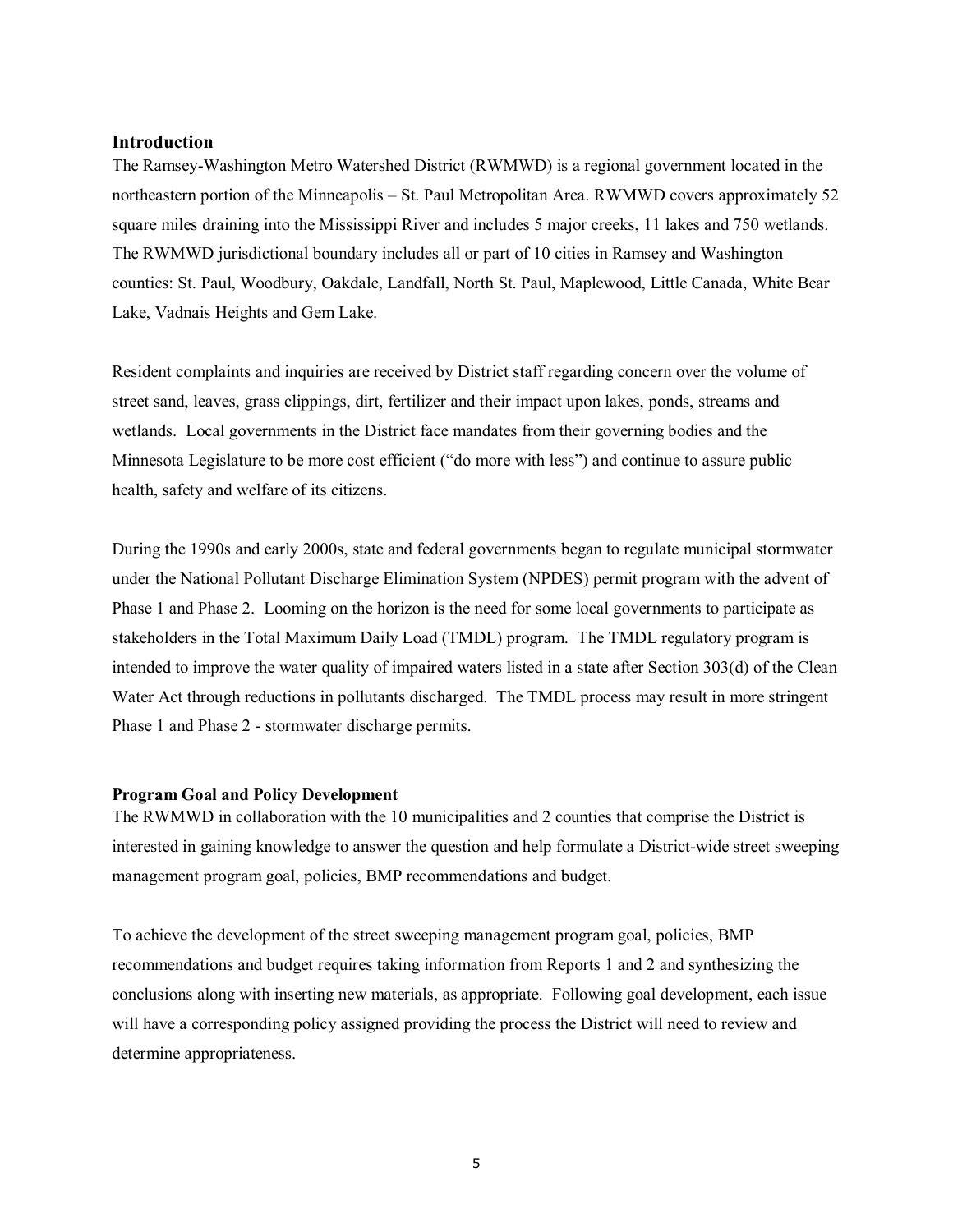# **Program Goal**

The proposed goal is as follows:

¾ **To develop a street sweeping program in the RWMWD that complements existing BMPs and improves lake, wetland or steam water quality.** 

## **Policy Development Discussion**

This discussion section involves five issues that when combined affect achieving the Street Sweeping Management Program goal. Each issue discussed in some length is followed by a suggested policy for potential adoption by RWMWD.

#### **1. Equipment Issue**

Survey results in **Report No. 2** indicate a wide disparity by Minnesota respondents in street sweeping equipment types (mechanical brush versus vacuum or regenerative-air) used compared to the Greater U.S/Canada respondents. Minnesota respondents are twice as likely (61.8% versus 30.2%) to use mechanical brush sweepers only rather than vacuum or regenerative-air sweepers. However, the reverse is true, within the Greater U.S./Canada group who are nearly twice as likely (69.8% versus 38.2%) to use vacuum or regenerative-air sweepers than only mechanical brush sweepers. Results from **Report No. 1** reveal mechanical brush sweepers are effective at removing coarse materials and gross pollutants. They are less effective removing fine materials often associated with various pollutants and may expose such materials to wash-off. High-efficiency street sweepers and associated operations may increase the percent of total solids removal from  $30 - 70 + %$ .

Results from Report No. 2 were analyzed to address whether Minnesota's severe winter climate was perhaps the basis for the dominance in mechanical brush sweeper usage. The rationale for further analysis relates to sand application for winter traction purposes and the primary use of mechanical brush sweepers to remove the material from streets or roadways in the spring. Therefore, it follows that other local governments (without severe winter climate) would not have a spring clean-up issue. A subgroup from the Greater U.S./Canada respondents group with similar northern locations and climatic conditions were examined along with evaluating their sweeper usage.

The subgroup of eight (8) cities all lie within the U.S. Department of Agriculture's Plant Hardiness Zones: 3a, 3b, 4a or 4b (National Arboretum, 2003) the same as Minnesota. These vegetation growth

6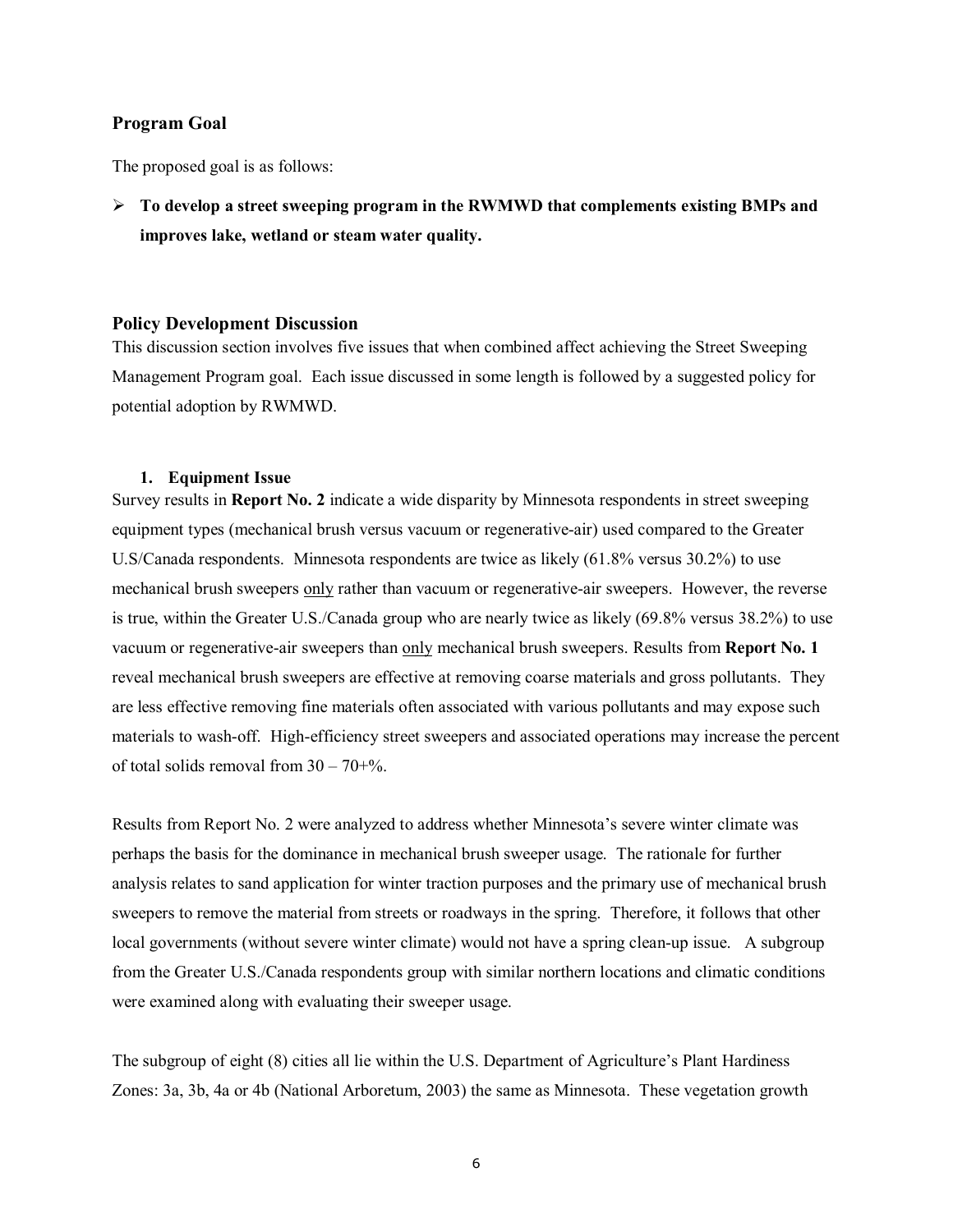zones represent geographic areas that experience average annual minimum temperature ranges between – 40 and – 20 degrees Fahrenheit and thus may have similar winter climate conditions as Minnesota cities. The eight local governments identified by ZIP code response within Report No. 2 results were as follows:

- 1. Bozeman, Montana
- 2. Dubuque, Iowa
- 3. Whitefish, Montana
- 4. Syracuse, New York
- 5. Fond du Lac, Wisconsin
- 6. LaCrosse, Wisconsin
- 7. Golden, Colorado; and
- 8. Skowhegan, Maine

A summary of the subgroup cities responses are as follows:

**Mechanical brush sweepers** were used by 6 of 8 cities with 2 of the 6 using only mechanical sweepers. **Vacuum and/or regenerative air sweepers** were used by 6 of the 8 cities with 2 of the 8 using only a regenerative air sweeper or vacuum sweeper.

**Mechanical brush** and **vacuum sweepers** were used by 4 of the 8 cities.

The eight cities subgroup is not a statistically valid population (i.e. less than 30 members) to compare against the larger Minnesota group of 57 local governments. However, the subgroup's equipment usage reflect similar results as the members of the Greater U.S./Canada group with respect to vacuum or regenerative-air sweeper use. To the degree that these eight cities are representative of severe winter climate conditions, it would seem that mechanical brush sweeper usage would predominate as in Minnesota. Instead, the usage of both mechanical brush and/or vacuum or regenerative air sweepers is reflective in these eight cities. The data analysis suggests severe winter climate is not the sole basis for the primary use of mechanical brush sweepers in Minnesota versus other similar cities.

It follows, therefore that Minnesota local governments should be use more technologically advanced street sweeping equipment, as a general practice. At a minimum, regenerative-air and/or vacuum sweepers should be added to fleet equipment. A long-term fleet equipment objective should include acquisition of high-efficiency vacuum sweepers, especially for those local government whose drainage area includes receiving waters subject to degradation.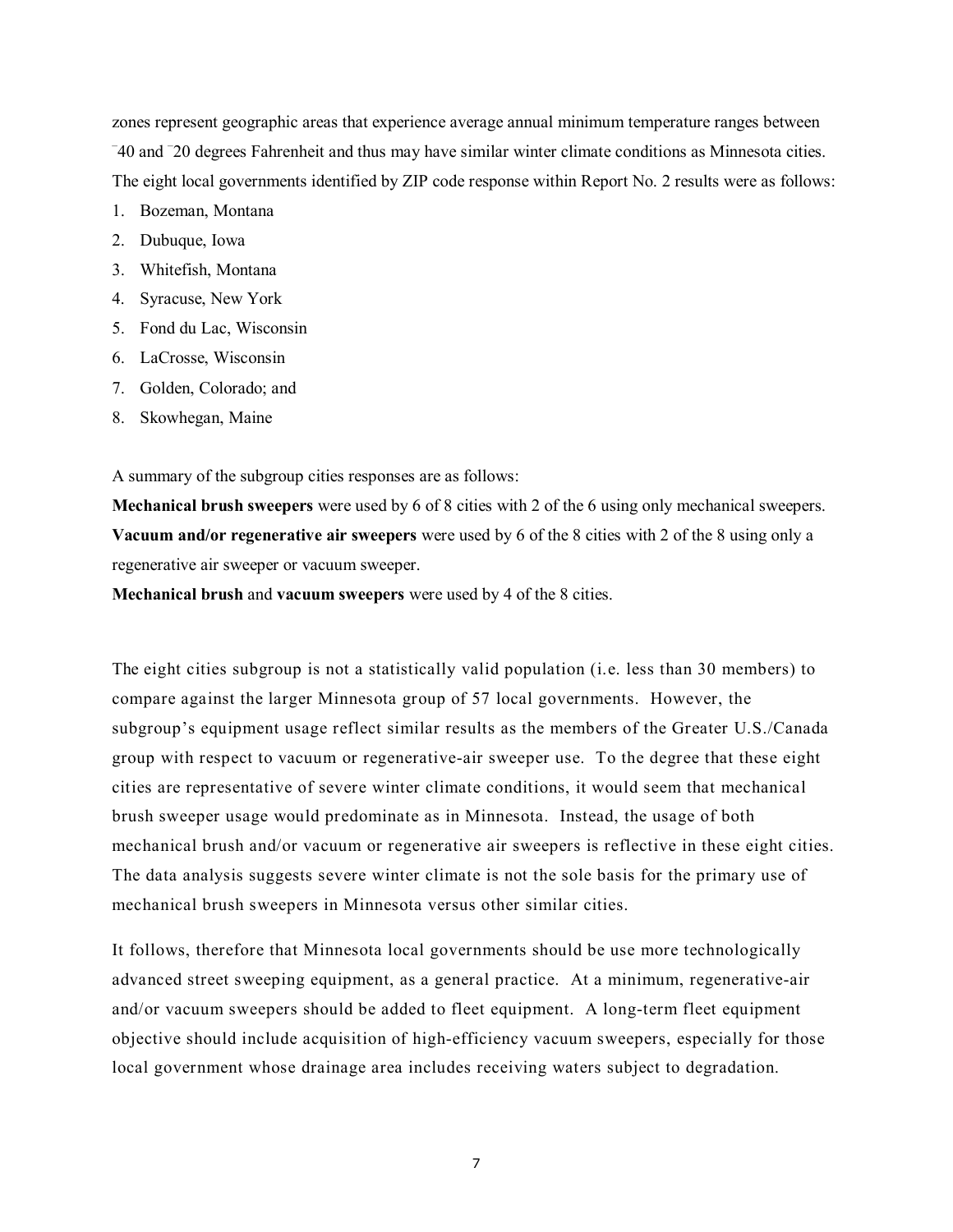# *Policy 1***:**

Encourage and support the acquisition and use of technologically advanced, high-efficiency street sweepers (vacuum or newer technology) by local governments within the District's boundaries.

# **2. Street Sweeping Frequency Issue**

**Report No. 2** indicates street sweeping at low frequencies of twice or three to six times per year for all land-uses and special areas is practiced by a large majority of Minnesota respondents (80%). In contrast and depicted in Table 1, a small minority (33%) of the Greater U.S./Canada group swept the same areas and low frequencies.

| <b>Sweeping Frequency by Area</b><br>(twice or 3 to 6 times per year) | <b>Minnesota</b><br><b>Respondents</b> | Greater U.S./Canada<br><b>Respondents</b> |
|-----------------------------------------------------------------------|----------------------------------------|-------------------------------------------|
| Arterials                                                             | 84%                                    | 26%                                       |
| Commercial/Industrial                                                 | 81%                                    | 38%                                       |
| Residential                                                           | 95%                                    | 46%                                       |
| <b>Central Business District</b>                                      | 64%                                    | 13%                                       |
| Areas near lakes, rivers, streams                                     | 77%                                    | 37%                                       |
| Sediment Accumulation areas                                           | 78%                                    | 39%                                       |
| Mean percent                                                          | 80%                                    | 33%                                       |
| Median percent                                                        | 79%                                    | 37%                                       |

**Table 1 Existing Street Sweeping Frequency Percentages** 

Several reasons are possible for this disparity:

- Severe winter climate in Minnesota may provide less time for street sweeping frequencies greater than twice or three to six times per year.
- Revenue is expended on snow removal and deicing operations rather than more frequent street sweeping operations in comparison to non-severe winter climate locations.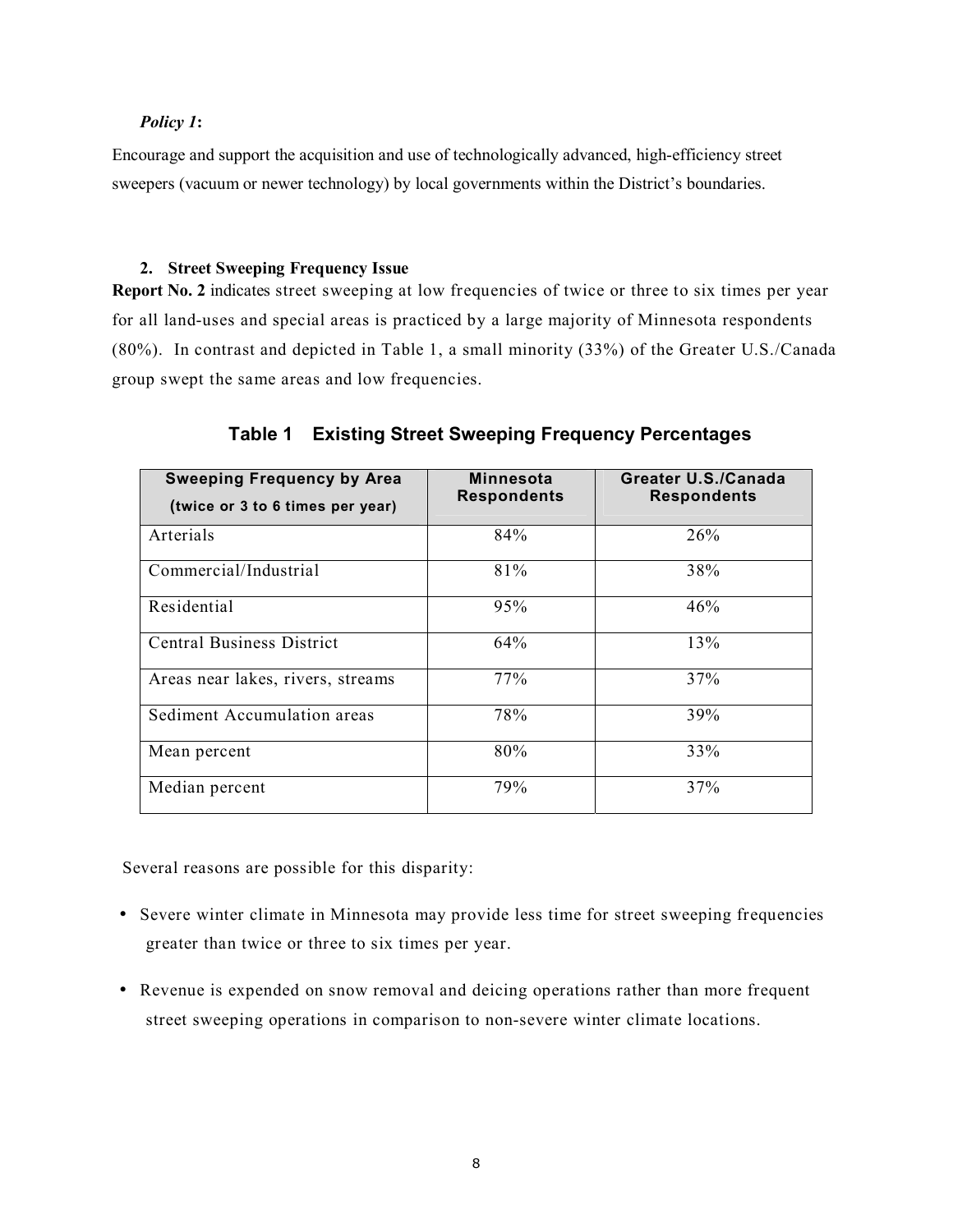#### **Climate Issue**

While perhaps two-thirds of the United States geographically, experiences a year-round street sweeping season, those states and Canadian provinces that are considered within the "snowbelt" have their season curtailed to some degree by climate. Minnesota climate generally allows for an eight-month street sweeping season (March 15 through November 15), assuming sweepers using water as a dust suppressant. Street sweeping may be implemented in a "dry mode" during the winter season depending upon snow and ice conditions. However, street sweeper manufacturers and regulatory agencies may not recommend "dry mode" sweeping for some machines, due primarily to fugitive dust emissions relating to the  $PM_{10}$ standard (U.S.EPA, 1987) unless the machine is compliant with this criteria. Thus, an eightmonth street sweeping season would not automatically limit Minnesota local governments to conducting two or three - six street sweepings per season.

Examining the street sweeping frequency issue further, a subgroup of eight cities with severe winter climate localities from the Greater U.S./Canada group were analyzed. Street sweeping frequency results with respect to specific areas are shown along with frequencies for the Minnesota and Greater U.S./Canada groups shown for comparison.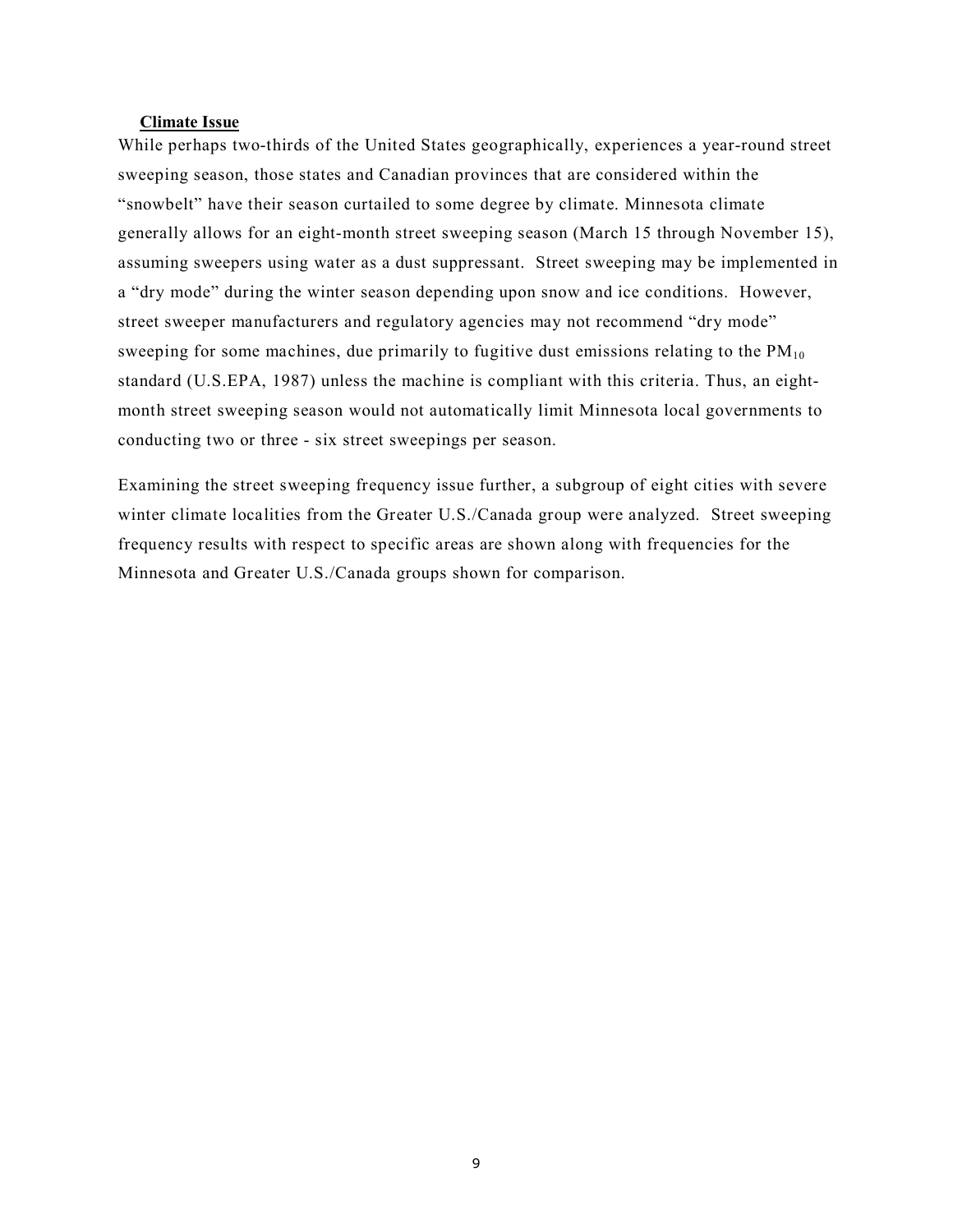| Minnesota govt.                      | Weekly |     |     | <b>Biweekly</b> | 2x/year |                   |      | $3x-6x/year$ |     | More<br>frequently | <b>Response</b><br><b>Total</b> |
|--------------------------------------|--------|-----|-----|-----------------|---------|-------------------|------|--------------|-----|--------------------|---------------------------------|
| Arterial streets                     | (1)    | 3%  | (3) | 8%              | (22)    | 58% (10)          |      | 26%          | (2) | 5%                 | 38                              |
| Commercial/Industrial areas          | (3)    | 7%  | (2) | 5%              | (26)    | 62%               | (8)  | 19%          | (3) | 7%                 | 42                              |
| <b>Residential streets</b>           | (2)    | 5%  | (0) | 0%              |         | $(31)$ 72% $(10)$ |      | 23%          | (0) | 0%                 | 43                              |
| <b>Central Business District</b>     | (7)    | 16% | (4) | 9%              | (17)    | <b>39%</b> (11)   |      | 25%          | (5) | 11%                | 44                              |
| Areas near lakes, rivers and streams | (2)    | 5%  | (3) | 7%              | (17)    | 42%               | (14) | 35%          | (4) | 10%                | 40                              |
| Sediment accumulation areas          | (4)    | 9%  | (0) | 0%              | (13)    | 29%               | (22) | 49%          | (6) | 13%                | 45                              |

| Eight Zone 3 & 4 govt.               |     | Weekly |     | <b>Biweekly</b> |     | 2x/year    |     | $3x-6x/year$ |     | More       | <b>Response</b> |
|--------------------------------------|-----|--------|-----|-----------------|-----|------------|-----|--------------|-----|------------|-----------------|
|                                      |     |        |     |                 |     |            |     |              |     | frequently | Total           |
| Arterial streets                     |     | 14%    | (4) | 26%             | (0) | $0\%$      | (1) | 14%          | (1) | 14%        |                 |
| Commercial/Industrial areas          | (0) | 0%     | (3) | 43%             | (0) | 0%         | (3) | 43%          | (1) | 14%        |                 |
| Residential streets                  | (0) | 0%     | (1) | 12%             | (3) | $37\%$ (3) |     | 37%          | (1) | 12%        | 8               |
| <b>Central Business District</b>     | (2) | 25%    | (2) | 25%             | (2) | $25\%$ (0) |     | $0\%$        | (2) | 25%        | 8               |
| Areas near lakes, rivers and streams | (0) | 0%     | (2) | 67%             | (0) | $0\%$      | (1) | 33%          | (0) | 0%         | 3               |
| Sediment accumulation areas          | (0) | $0\%$  | (1) | 33%             | (0) | 0%         | (2) | 67%          | (0) | 0%         | 3               |

| Greater U.S.& Canada govt.           | Weekly |             | <b>Biweekly</b> |     | 2x/vear |             | $3x-6x/year$ |     |            | More | <b>Response</b> |
|--------------------------------------|--------|-------------|-----------------|-----|---------|-------------|--------------|-----|------------|------|-----------------|
|                                      |        |             |                 |     |         |             |              |     | frequently |      | Total           |
| Arterial streets                     | (11)   | $21\%$ (14) |                 | 26% | (1)     | $2\%$       | (13)         | 24% | (14)       | 26%  | 53              |
| Commercial/Industrial areas          | (11)   | $23\%$ (8)  |                 | 17% | (5)     | $11\%$ (13) |              | 28% | (10)       | 21%  | 47              |
| <b>Residential streets</b>           | (4)    |             | 7% (11)         | 20% | (10)    | 18% (16)    |              | 29% | (15)       | -27% | 56              |
| <b>Central Business District</b>     | (20)   | $37\%$ (10) |                 | 18% | (3)     | 6%          | (4)          | 7%  | (17)       | 31%  | 54              |
| Areas near lakes, rivers and streams | (5)    | $16\%$ (5)  |                 | 16% | (2)     |             | $6\%$ (10)   | 31% | (10)       | 31%  | 32              |
| Sediment accumulation areas          | (4)    | $12\%$ (5)  |                 | 15% | (1)     | 3%          | (12)         | 36% | (11)       | 33%  | 33              |

Except for residential streets and central business district, the eight local governments in Zones 3 & 4 conduct street sweeping more frequently than twice per year. Biweekly (occurring every two weeks) or three to six times per year is the street sweeping frequency most often practiced by these eight cold climate local governments. To the degree that these eight cities are representative of severe winter climate conditions, results suggest climate or length of operational season are not valid reasons for lower street sweeping frequencies observed from the Minnesota respondents.

#### **Snow removal and Sanding Operations**

Inquiries about snow removal and deicing operational expenses were not a part of the Report No. 2 survey effort. Thus, it was not possible to determine if operational funds for street maintenance affected street sweeping frequencies in Minnesota versus the Greater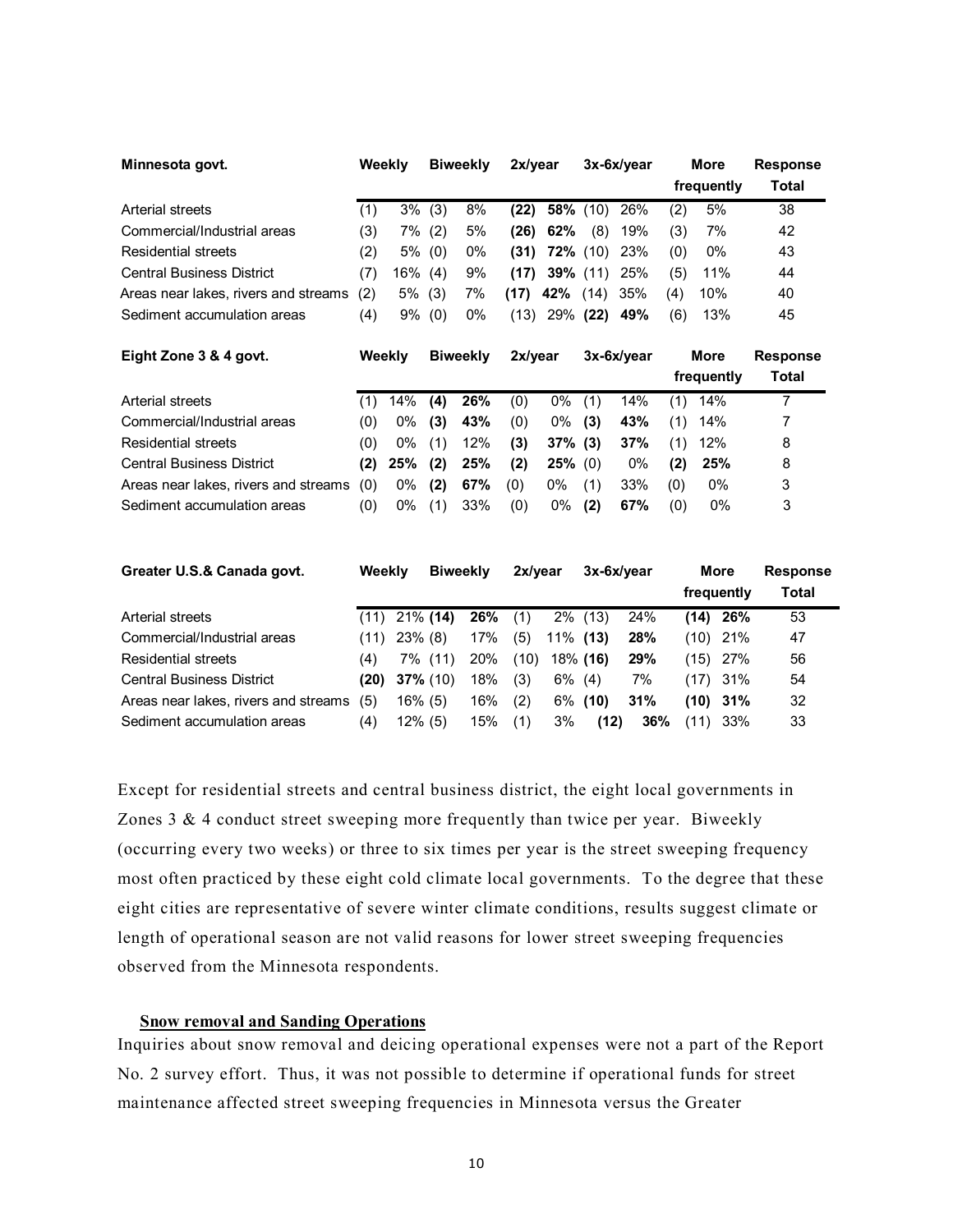U.S./Canada local governments. Results for the subgroup of eight cities would suggest snow removal and deicing operational expenses do not adversely affect street sweeping frequencies. Sand usage in snow management operations was not a part of the survey questionnaire. Complicating the street sweeping frequency issue is sand application and removal costs as a part of street maintenance operations. While the purchase price of sand  $(\$5 - 8.00/t$ on, F.O.B.) is relatively low, its effective cost increases dramatically following repeated handling. The effective cost for local governments in Minnesota may be four to six times the purchase price after hauling to storage; truck-sander loading; street application; sweeping; street sweepings hauling for disposal; disposal site cost, and long-term ditch, stream, pond, lake excavation and disposal. In addition, trucking of street sweepings (sand) and disposal site costs are increasing for local governments; thus, street maintenance operational expenses for this purpose are likely significant.

In this regard over the last five years, local governments are beginning to shift away from the extensive use of sand/deicer mix to limited sand/deicer applications and 100% deicer usage. Whether this shift away from sand usage would "free-up" operation funds for increased street sweeping was beyond the discussion in Report No. 2.

# **Street Sweeping Frequency by Area**

As discussed previously, a significant disparity exists with respect to street sweeping frequencies of Minnesota respondents versus Greater U.S./Canada respondents. Report No. 2 indicates a large majority of Minnesota respondents swept arterial streets (58%), commercial  $\&$  industrial areas (62%) and residential areas (72%) at twice per year frequency. In contrast, a small minority of the Greater U.S./Canada respondents swept arterial streets  $(2%)$ , commercial & industrial areas  $(11%)$ , and residential areas (18%) at a frequency twice per year.

It is possible local preference may play a part in selecting a street sweeping frequency. However, the Minnesota survey population is large enough to "mask" or reduce the effect of outliers or unusual circumstances. It should be noted a small minority of Minnesota respondents sweep streets at higher frequencies similar to their Greater U.S./Canada counterparts.

Equally important is the notion of what is an appropriate street sweeping frequency for a particular area (e.g. land-use or transportation feature)? Two approaches are addressed in this regard. The first approach is a study by the City of Livonia, Michigan (2001) in which

11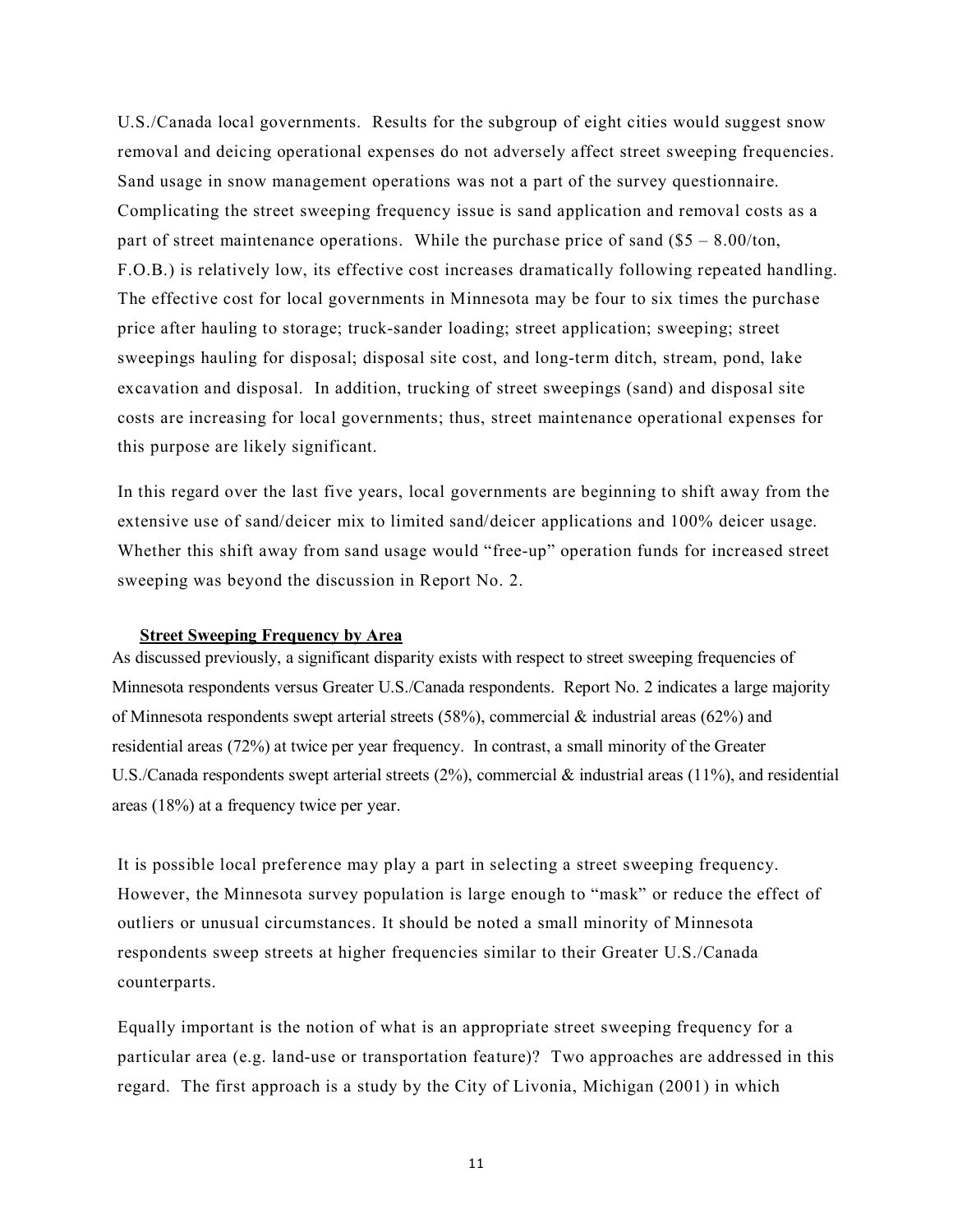maintenance practices for street sweeping and catch basin cleaning were examined in detail to ascertain appropriate frequency levels to reduce pollutant runoff loading. The City's street sweeping frequency in 2001 for residential streets was 4x/year and for arterials 7-8x/year (City of Livonia, Chapter V, page 7). The study used pilot test areas to calibrate the Simplified Particulate Transport Model [SIMPTM] (Sutherland, R.C. and S.L. Jelen, 1998; USGS, 1992) to develop optimal cost-effective street sweeping and catch basin cleaning frequencies.

For residential streets, the Livonia study recommended optimal practices for street sweeping using **high efficiency (vacuum) sweepers** at the following frequencies without catch basin cleaning along with total suspended solids (TSS) removal rates (sweeping season of March 1 – December 1):

- 1. Sweeping every two months (4x/year), 30% TSS removal
- 2. Sweeping every month (8x/year), 50% TSS removal, and
- 3. Sweeping every two weeks (17x/year), TSS 68% removal.

While the optimal cost-effective residential street sweeping frequency is 17 times per year, such a level may not be achievable during a fiscally conservative period for local governments having to "do more with less". Thus, establishing an intermediate goal for residential street sweeping  $(4 - 8$  times per year) would be beneficial in reducing pollutant loading by  $30 - 50\%$ to receiving waters. Interestingly in 2002, the City of Livonia increased street sweeping for both residential (5 times per year) and arterial streets (18 times per year), (City of Livonia, 2003).

The second approach involved a WEB search (www.google.com) of 60 cities across the United States for street sweeping frequency information by land-use and transportation area (arterial, central business district and residential areas). The information summarized in Appendix A includes data on roadway mileage as well as length of the street sweeping season, if reported. Information on equipment usage was fairly limited and not recorded. With respect to residential areas, street sweeping frequency was most often implemented on the basis of two to five times per year  $(2x - 5x/\text{year})$  [38%] or monthly  $(8x, 9x - 12x/\text{year})$  [26%]. Information on arterial streets and central business district areas were recorded and summarized.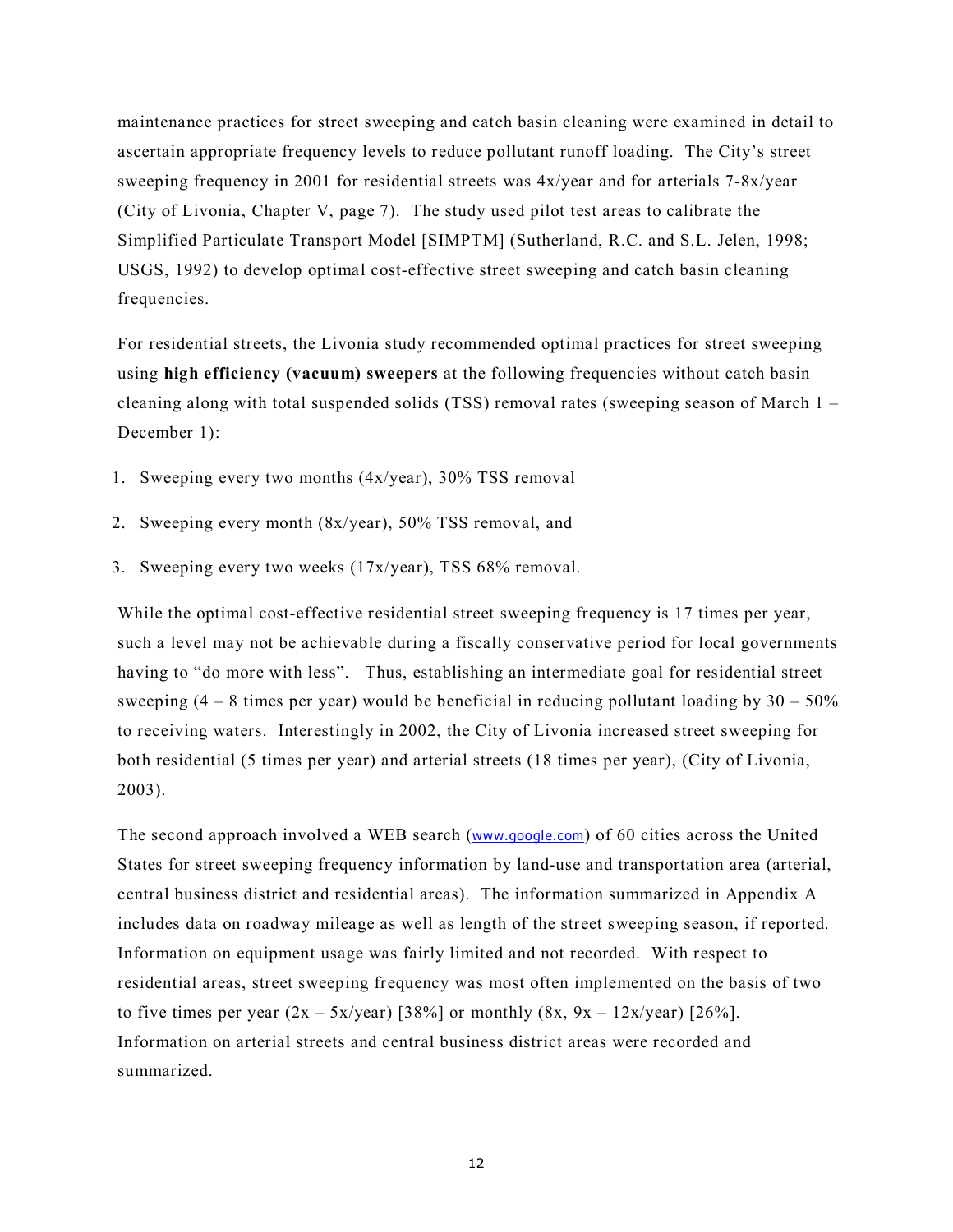Recommending street sweeping frequencies based upon land use area type is both a reasonable and defendable approach with respect to the City of Livonia study and information on the sixty cities surveyed within Appendix A.

# **Arterials**

An arterial is a functional street or roadway classification used by transportation planners and engineers. Defined in various locations, the following provides a useful description (Denver City and County Plan, 2000):

"Movement of people and goods, also known as "mobility," rather than access to adjacent land uses, is the primary function of an arterial street. Arterial streets serve a local government wide function and are, therefore, designated using a broader perspective. The arterial system interconnects major urban elements such as the Central Business District, industrial facilities, large urban and suburban commercial centers, major residential areas, and other important activity centers. The volumes and capacity of arterials can range from 10,000 vehicles per day on a two-lane arterial to 75,000 vehicles on a six-lane arterial."

Because of their transportation importance and daily traffic counts, an arterial will generate a greater amount of gross and fine pollutants as discussed in Report No. 1. Higher street sweeping frequencies appear warranted based upon the results in Report No. 2, where a majority of the Greater U.S./Canada respondents (76%) swept three – six times, more frequently than three – six times per year or biweekly. Arterial streets were not addressed in the Livonia study. However, they were included within the Appendix A - WEB survey. With respect to the WEB survey results for arterial streets, street-sweeping frequency was most often on a biweekly basis  $(16x - 24x/\text{year})$  [30%] or monthly  $(8x, 9x - 12x/\text{year})$ [28%].

Street sweeping frequency of arterials should be a minimum of 9 times per year with a long-term goal of biweekly or 16x per year.

# **Commercial/Industrial**

Commercial and industrial land uses function in two different manners with respect to street sweeping. Commercial areas generally experience higher average daily traffic counts similar to arterial streets, depending upon the business mix. Arterial streets often serve both commercial and industrial land-uses; thus, the street sweeping frequency would likely be similar. With respect to pollutant generation, the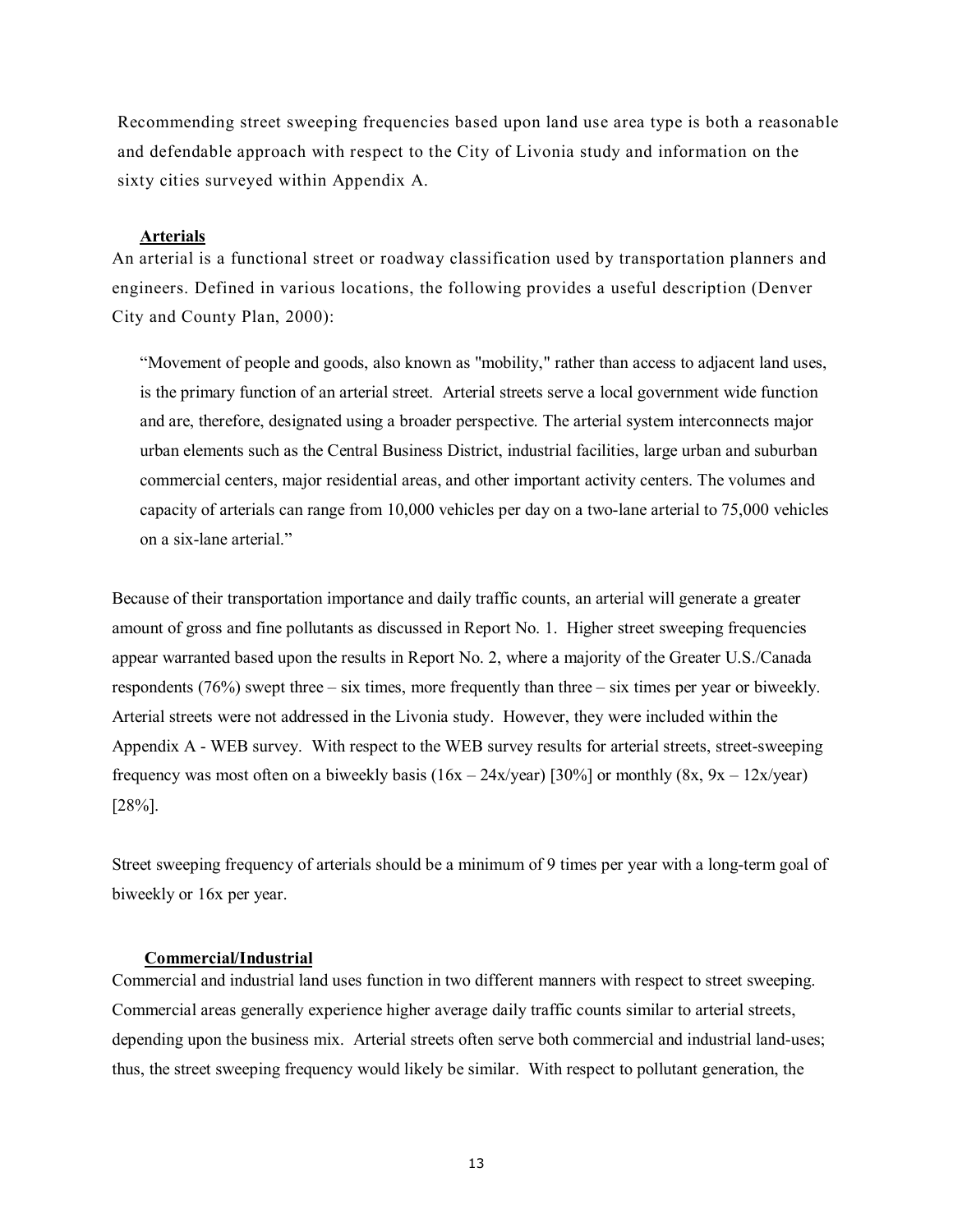California Water Pollution Control Board (2001) recognizes commercial land-use as a potential for the large gross pollutant generation.

"A number of studies (Walker and Wong, 1999 and Allison, et al 1995) have shown that commercial land use catchments generate more pollutants than residential land use catchments, and as much as three times the amount generated from light industrial land use catchments. It is generally accepted that commercial land uses tend to contribute larger loads of gross pollutants per area compared to residential and mixed land use areas. This is in spite of daily street sweeping in the commercial sub-catchment compared to once every two weeks in residential and mixed land use areas."

Similar results on gross pollutant generation has been borne out in the Los Angeles County report for both land uses in the Bollona Creek and Los Angeles River watersheds (County of Los Angeles, 2004). Commercial parking lot areas were addressed in the Livonia study. The study identified the optimal costeffective commercial area sweeping frequency to be 17 times per year. Report No. 2 results for the Greater U.S./Canada respondents showed a majority  $(72%)$  swept commercial  $\&$  industrial areas at three – six times, more frequently than three – six times per year or weekly. It would seem reasonable to treat commercial land-use areas similarly to an arterial street. A minimum sweeping frequency of 9 times per year with a long-term biweekly goal of 16x per year is recommended.

Segmenting industrial land-use into light and heavy industrial areas and treat both differently with respect to street sweeping is suggested. Light industrial areas would be swept at a minimum of 6 times per year with a long-term biweekly goal of 9x per year. Heavy industrial areas would be treated the same as an arterial street or commercial area with a minimum of 9 times per year and a long-term biweekly goal of 16x per year is recommended.

#### **Residential Areas**

Collector streets or roadways generally serve residential areas and have moderate traffic volumes, typically 5,000 average daily traffic counts. As such, residential areas generate less gross pollutants (County of Los Angeles, Table 5, page 11). However, fine particulate (soils, heavy metals, hydrocarbons, etc.) and organic material (leaves and grass clippings) pollutants are more dependent upon cover vegetation. Report No. 2 results indicated that a majority (76%) of the Greater U.S./Canada respondents swept residential areas at three – six times, more frequently than three – six times per year or biweekly.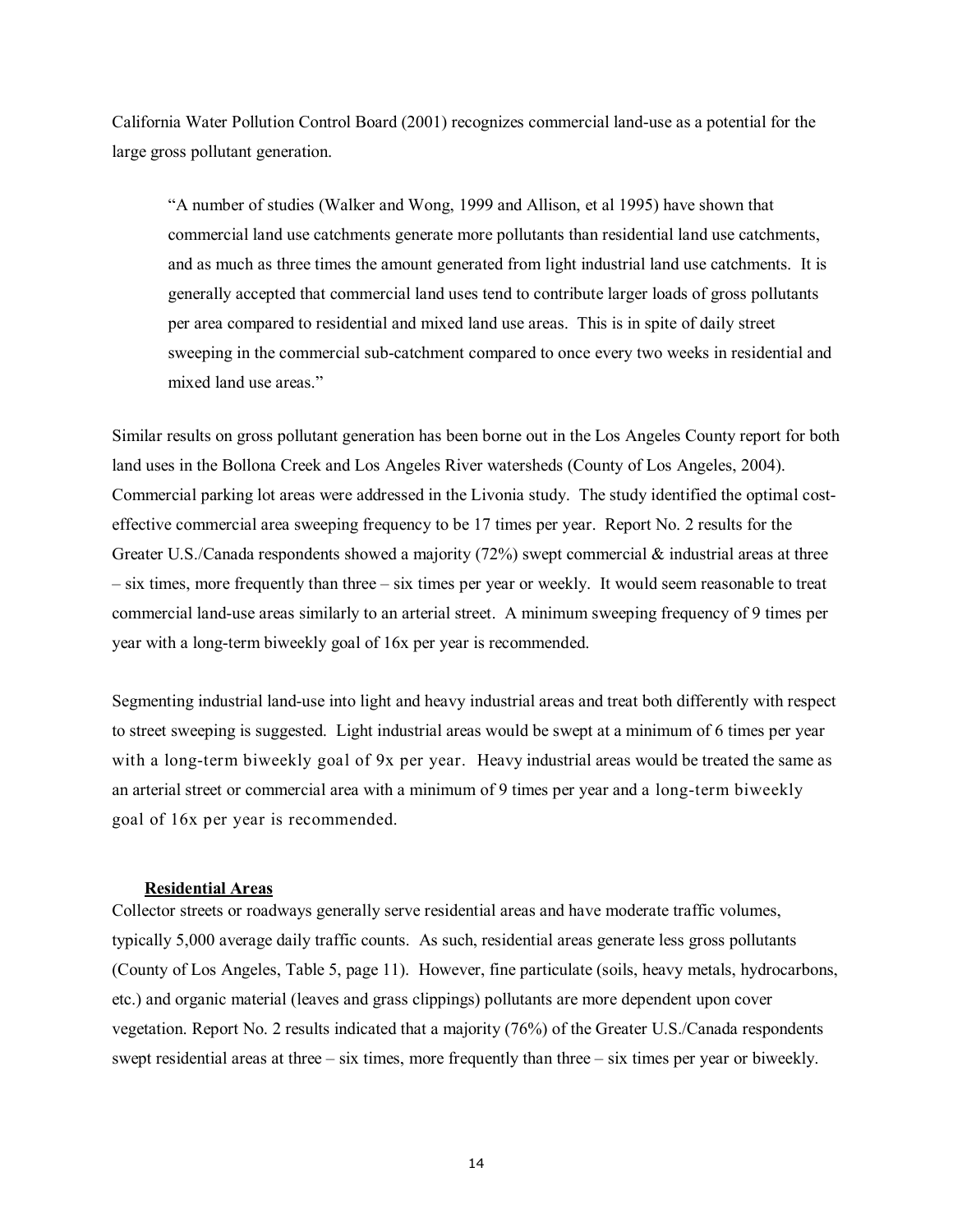With respect to the WEB based survey results (Appendix A), street sweeping frequency was most often two – five times per year  $(38%)$  or monthly  $(26%)$ .

Thus, street sweeping of residential areas is recommended at a minimum frequency of 4 times per year with a long-term goal of 9 times per year.

#### **Central Business District**

From a street sweeping perspective, a Central Business District (CBD) presents two important issues. First, a CBD is a very visible area to business owners, visiting public and residents. Aesthetics is the primary basis for street sweeping frequency in concert with the business community and governing body. The second issue relates to average daily traffic counts within a CBD that may be similar to an arterial street, thus acting as a source of gross pollutant generation. The second issue warrants a level of street sweeping commensurate with the pollutant generation. Central Business District areas were not included in the Livonia Study. However, CBD sweeping frequency was addressed within the Appendix A survey. With respect to Central Business Districts, street-sweeping frequency was most often implemented on a weekly basis  $(34x - 50x/\text{year})$  [34%] or twice per week  $(70x - 100x/\text{year})$  [20%]. Report No. 2 showed 86% of Greater U.S./Canada respondents swept CBDs more frequently than three – six times per year, biweekly or weekly.

Street sweeping frequency for a CBD should be at a minimum of a weekly  $(34x - 50x/\text{year})$  basis or a long-term goal of twice per week  $(70x - 100x/year)$  depending upon observation of cleanliness with respect to gross pollutant generation.

# **"Hot Spot" Areas**

The final discussion is important as it may lead to street sweeping efficiency, control costs as well as reduce gross pollutant loading. "Hot Spot" areas are defined as those land uses and physical features that may either contribute pollutant loading to a higher degree or be a recipient of pollutant loading impacts. The "hot spots" are divided into four groups:

- 1. Low areas sometimes known as "bird baths" in the street or roadway where water does not effectively drain leaving both coarse and fine sediments and associated pollutants;
- 2. Areas that can be characterized as "washon" locations. "Washon" is the result of runoff of sediment into the gutter from moderate to steep slopes with reduced vegetative cover. The phenomenon occurs primarily after rainfall events; and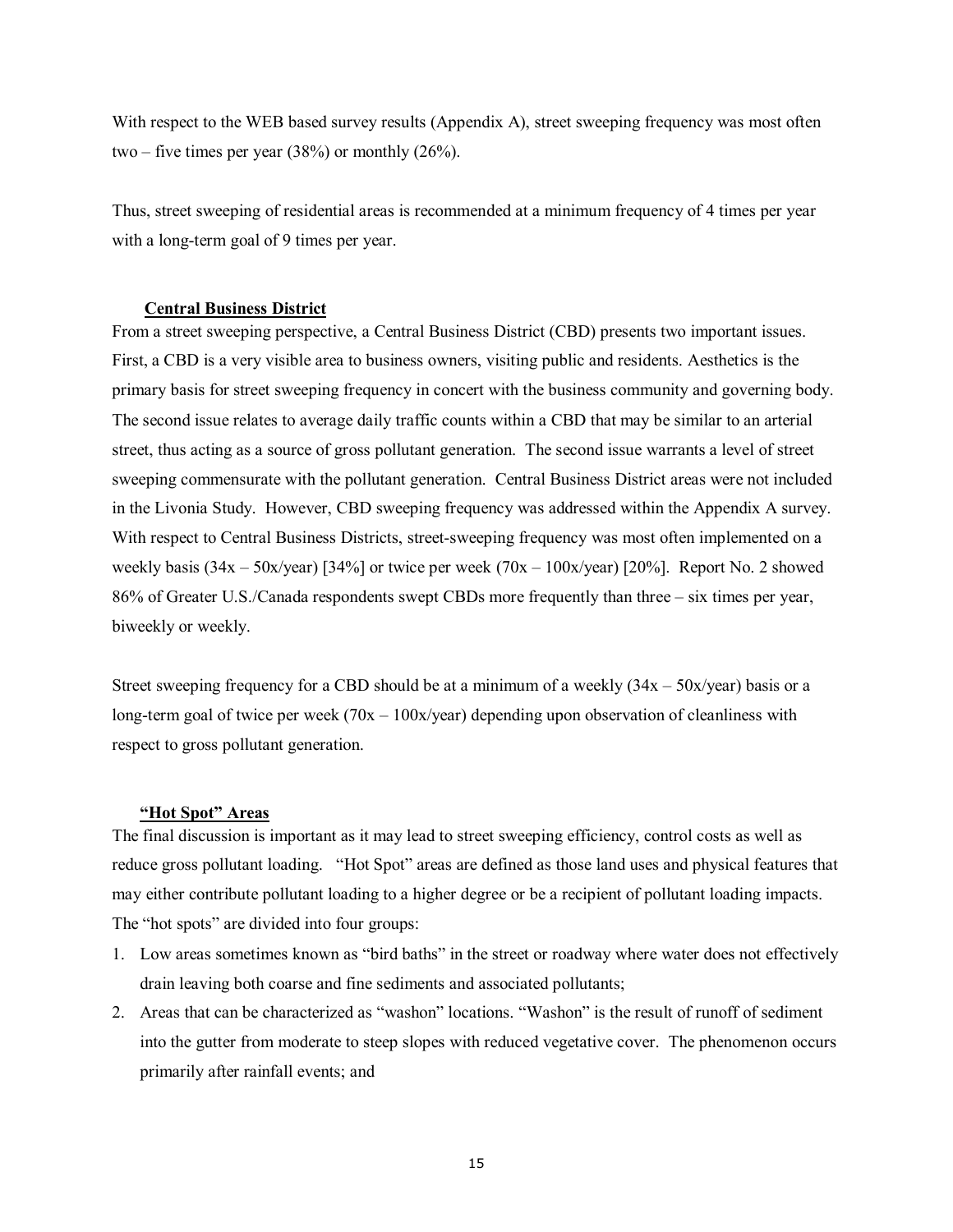- 3. Land-use areas (industrial or commercial sites and/or parking lots draining directly onto publicly owned streets or discharging into municipal separate storm sewer systems.
- 4. Immediate drainage areas near sensitive receiving waters.

Such "hot spot" type areas can be surveyed (**G**lobal **P**ositioning **S**urvey, mapping instrument) and mapped in a local government's **G**eographic **I**nformation **S**ystem (GIS). Sweeping sediment accumulation areas serves to increase efficiency in the volume and tonnage of materials removed and perhaps reduce the amount of sweeping along curb lanes that are not warranted. Similarly, over time public works staff may identify land-use zones contributing materials to public streets from their sites or parking lots for required special sweeping operations. Implementing this approach across the local government's system seems logical although this approach and its effectiveness have not been studied. Report No. 2 identified "hot spot" areas (areas near lakes, rivers and streams; sediment accumulation areas) being swept three - six times or more frequently than three – six times per year by a majority (62 - 69%) of the Greater U.S./Canada respondents.

Identification of "hot spot areas" should be the first priority. Street sweeping of "hot spot areas" should be across all land-uses and implemented a minimum of six times per year or more frequently depending upon the number of such source areas and their relative severity. A long-term goal of 9 times per year or more may well be necessary. Implementing this approach may serve to reduce street sweeping in some areas (lower pollutant generation), but increase it in others areas (high pollutant generation).

The Proposed Street Sweeping Frequencies are summarized within Table 2.

| <b>Area</b>               | <b>Minimum Frequency</b> | <b>Maximum Frequency</b> |
|---------------------------|--------------------------|--------------------------|
| <b>Arterials</b>          | 9 times per year         | 16 times per year        |
| Commercial                | 9 times per year         | 16 times per year        |
| Light Industrial          | 6 times per year         | 9 times per year         |
| Heavy Industrial          | 9 times per year         | 16 times per year        |
| Residential               | 4 times per year         | 9 times per year         |
| Central Business District | Biweekly                 | 2x/week                  |
| "Hot Spot" Areas"         | 6 times per year         | 9 times per year         |

# **Table 2. Proposed Street Sweeping Frequencies**

**\*** Frequency dependent upon business community and local government expectations.

**\*\***Implementation frequency may reduce other land-use sweeping frequencies.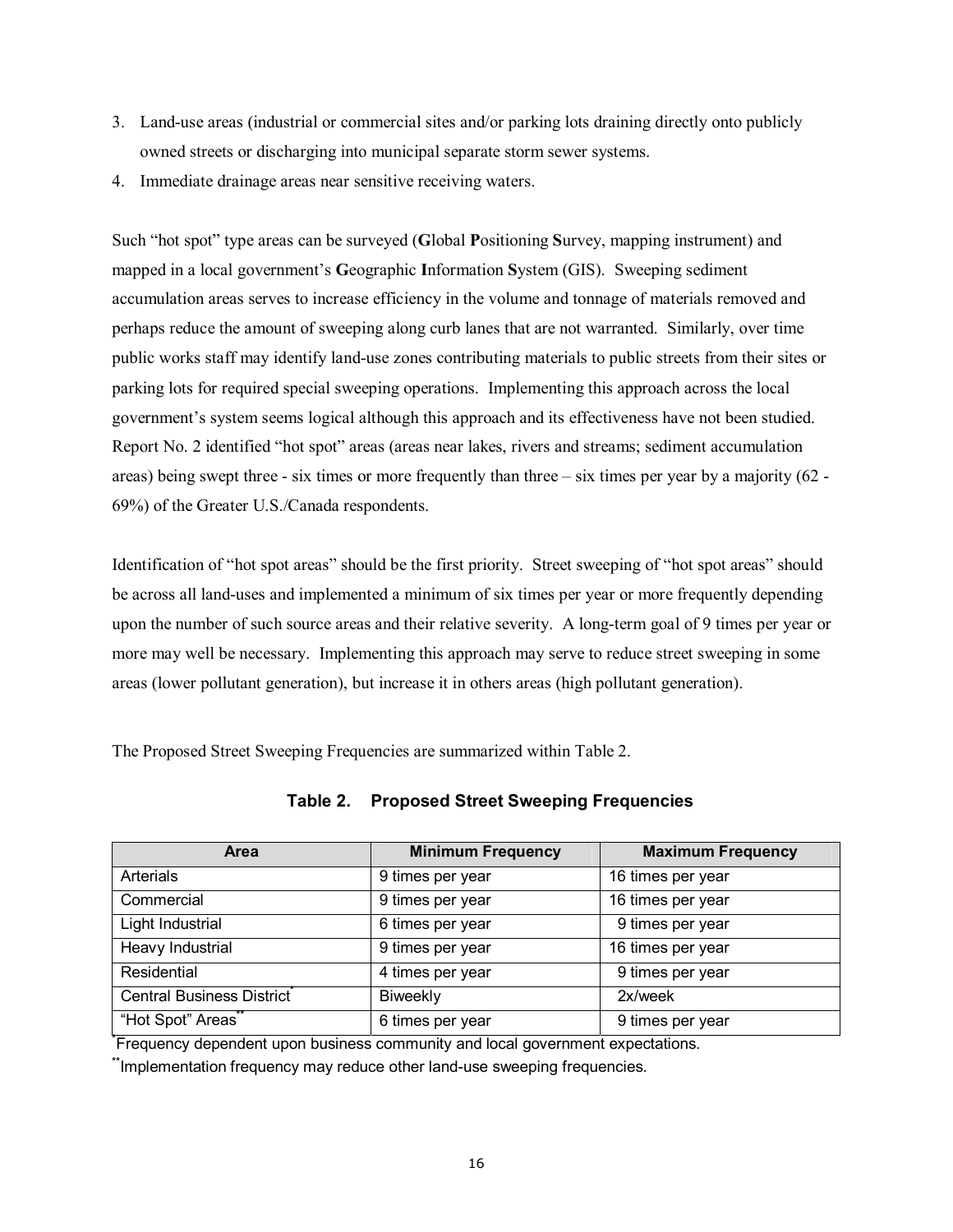# *Policy 2***:**

Recommend local governments within the District's boundaries revise existing street sweeping operational programs and adopt the street sweeping frequencies enumerated within Table 2.

# **3. Leaves Issue**

The results from Question 11 (Street Sweeping – Report No. 2) relate to the pick-up and handling of leaves with results from both groups repeated below for discussion purposes.

| 11. If you answered Yes to Question 10, how do you address the challenge of leaf pick-up? |  |  |
|-------------------------------------------------------------------------------------------|--|--|
| (check all that apply)                                                                    |  |  |

|                                                             | Minnesota | %   | Greater U.S./Can. | %   |
|-------------------------------------------------------------|-----------|-----|-------------------|-----|
| Conduct normal sweeping                                     | 39        | 78% | 38                | 77% |
| Residents take leaves to city or county compost<br>facility | 18        | 36% | 8                 | 16% |
| Residents bag leaves for collection program                 | 8         | 16% | 21                | 43% |
| Use specialized pick-up equipment                           |           | 14% | 20                | 41% |
| Other (comments - see below)                                | 8         |     | 6                 |     |

The much higher response rate for residents taking leaves to city or county compost facility would appear to be an expense saving to Minnesota local governments. However, compost facilities require periodic maintenance by public works staff. Respondents from Greater U.S./Canada appear to have more expensive leaf disposal programs. While residents are requested or required to bag leaves, the city or a contractor presumably must pick them up. In addition, these respondents more often use specialized equipment for leaf pick-up at a much higher rate (41% versus 14%) than the Minnesota group.

The Minnesota and Greater U.S./Canada leaf disposal programs are not mutually exclusive. Both the Minnesota and Greater U.S./Canada respondents emphasize leaf removal before the materials end up in the street/gutter. There is a shared responsibility by the local government and residents particularly with respect to trees within the right of way (ROW). Tree ownership in the ROW contrasted with required maintenance is not clear and separate responsibility. The questionnaire results do not provide enough information to determine the best approach.

However, it would seem that leaf disposal by pick-up is an inefficient operation from a volume versus weight perspective, whether conducted by private or public entities. Further survey, analysis and discussion of leaf pick-up and disposal methods appears warranted by the results.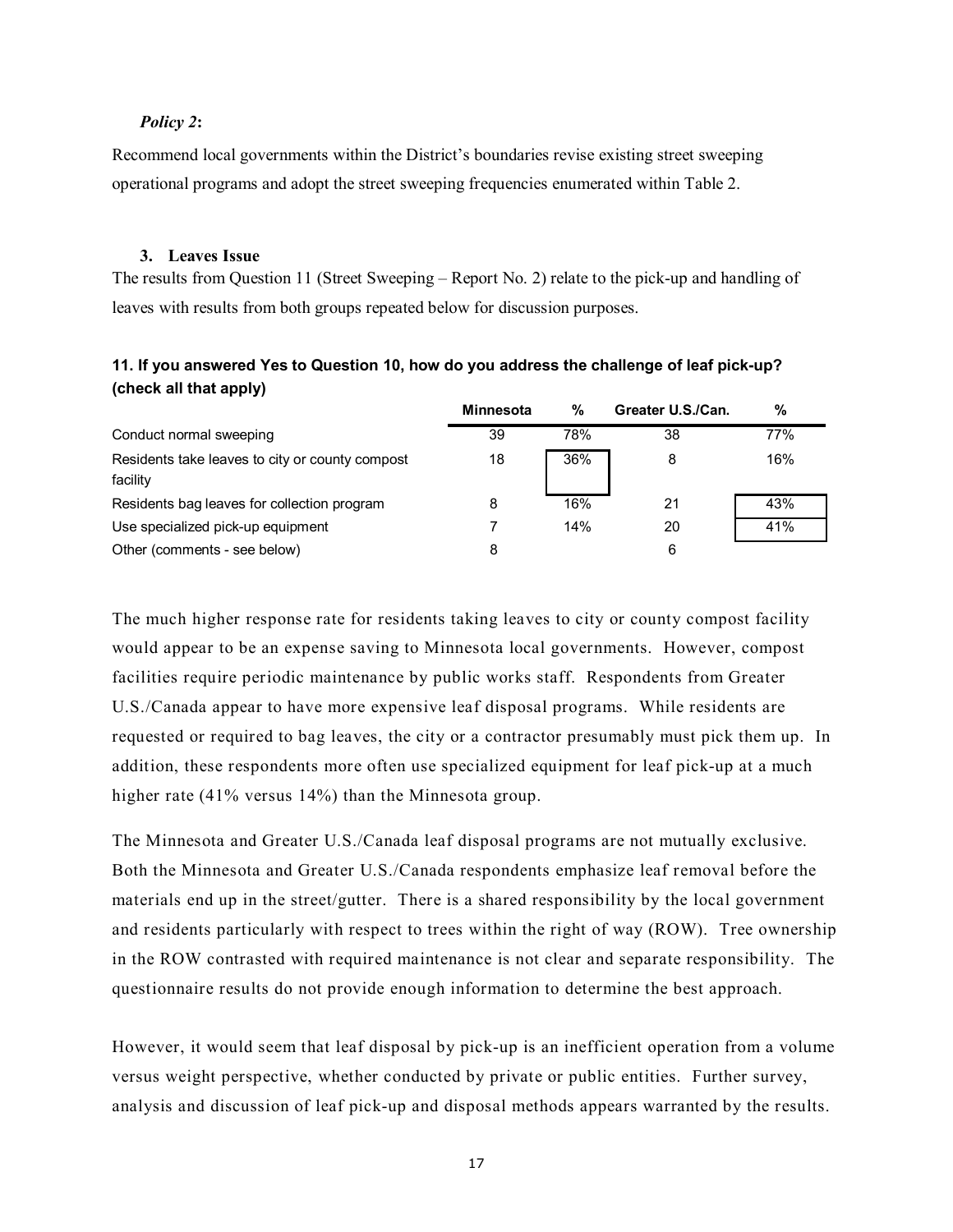# *Policy 3***:**

Work with local governments within the District's boundaries by further examining leaf collection and disposal operations.

# **4. Street Sweeping Objectives Issue**

Results from both groups identified keeping materials out of the storm sewer system as the most important reason (average: 97%) for a street sweeping program in contrast with Phase I or II permit requirements being least important (average: 85%). However, keeping materials such as gross pollutants out of the storm sewer system can be a critical permit compliance issue as noted with the "zero discharge" TMDL requirement in the Los Angeles River Watershed (California Regional Water Quality Board, 2001). While both the Minnesota and Greater U.S./Canada groups recognize permit compliance and water quality as important issues, respondents recognize keeping materials out of the storm sewer system is important for a variety of reasons:

- less material to remove in the future from catch basins, pipes, ditches, ponds, etc.;
- customer satisfaction;
- water quality will improve; and
- permit compliance.

Thus, keeping materials out of a local government's storm sewer system is the overwhelming reason for conducting a street sweeping program.

#### *Policy 4***:**

Recommend local governments within the District's boundaries revise existing local water management plans to identify existing street sweeping operational programs as a high priority for keeping materials out of the municipal separate storm sewer systems and improving water quality.

#### **5. Street Sweeping Cost Issue**

Clearly, street-sweeping expense is the most difficult issue to analyze because of a number of complicating factors, notwithstanding local government preference. Street sweeping has not

18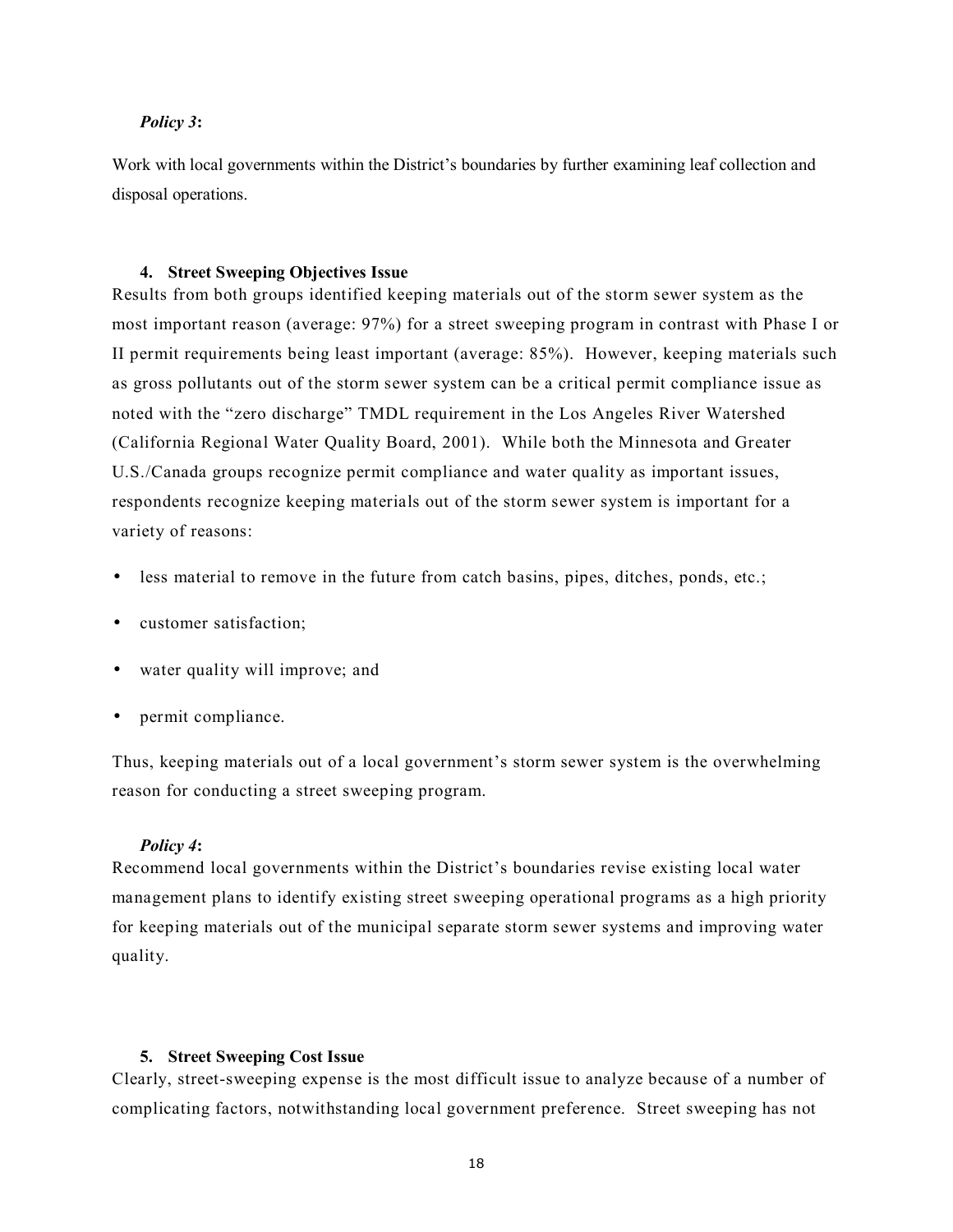reached the level of having operational standards or performance criteria. Thus, elected officials through public works staff may increase or reduce street sweeping budgets, short of a public backlash (i.e. trash in the streets or public health hazard). However, the day may arrive when regulatory agencies establish performance standards for street sweeping frequency and/or efficiency.

Driving street sweeping expenses are capital equipment cost, operation  $\&$  maintenance expenses and sweeping frequency objectives. Report No. 2 survey results did not produce the level of detail for street sweeping expenses to allow definitive answer for this public works operation. In addition, the skew for both the Minnesota respondents and Greater U.S./Canada distributions meant that further expense analyses may not produce usable results. Assuming the use of more efficient street sweeping equipment and increased street sweeping frequencies are directly related to higher expenses, it follows the Greater U.S./Canada respondents are spending proportionately more on this public works operation than Minnesota respondents.

Notwithstanding Minnesota local governments possible long-term shift away from high sand applications to more deicer use, it is worthy of future discussion whether this will "free-up" operation funds for increased street sweeping in Minnesota. However, information did not definitively identify winter operational expenses as an impediment to increased street sweeping frequency. However, Report No. 1 provided an update to generally observed street sweeping costs and is repeated within Table 3 below.

| <b>Sweeper</b><br><b>Type</b> |               |                  | <b>Sweeping</b> | <b>Frequency</b>  |                  |        |
|-------------------------------|---------------|------------------|-----------------|-------------------|------------------|--------|
|                               | <b>Weekly</b> | <b>Bi-weekly</b> | <b>Monthly</b>  | <b>Four times</b> | <b>Twice per</b> | Annual |
|                               |               |                  |                 | per year          | year             |        |
| <b>Mechanical</b>             | \$2,235       | \$1,120          | \$520           | \$170             | \$90             | \$45   |
| Vacuum                        | \$1,260       | \$630            | \$290           | \$100             | \$50             | \$25   |

|  |  | Table 3. Sweeping Costs Based Upon Frequency (\$/curb-mile/year) [2005 dollars] |  |  |  |  |
|--|--|---------------------------------------------------------------------------------|--|--|--|--|
|--|--|---------------------------------------------------------------------------------|--|--|--|--|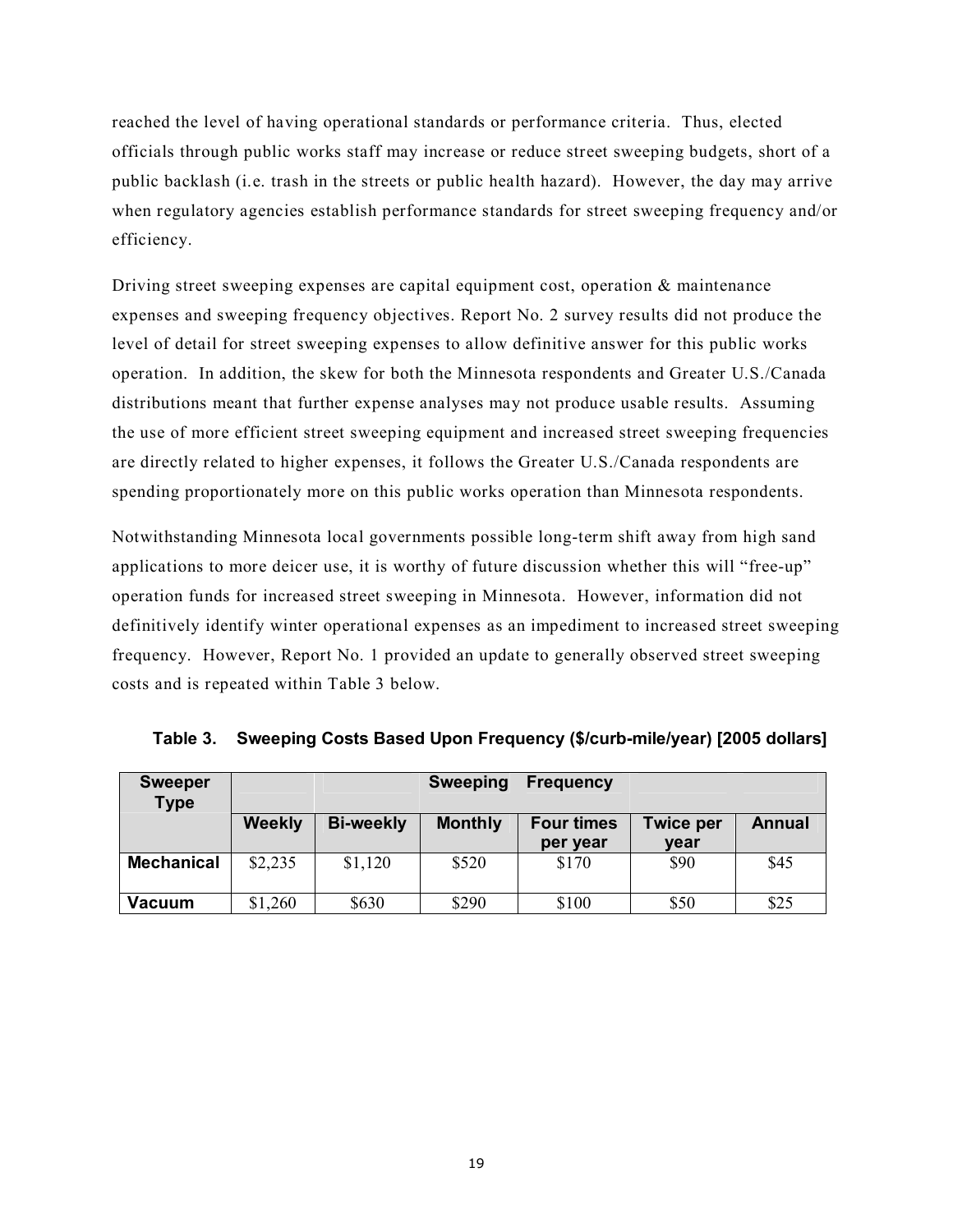# **Street Sweeper Incentive Grant Program**

Street sweeping costs presented in Report No. 1 suggest high-efficiency sweepers while having a higher initial capital-cost, have lower operating costs and longer operational life as shown in Table 4 below.

| <b>Sweeper Type</b> | Life (years) | <b>Purchase Price(\$)</b> | <b>Operation and</b><br><b>Maintenance Costs</b><br>(\$/curb-mile) |
|---------------------|--------------|---------------------------|--------------------------------------------------------------------|
| Mechanical          | 5 years      | \$100,000                 | \$40                                                               |
| Vacuum              | 8 years      | $$200,000+$               | \$20                                                               |

**Table 4 Street Sweeper Cost Data [2005 dollars]** 

During a period of reduced expenditures by local governments, the RWMWD should consider establishing a Water Quality Incentive Grant Program to assist local governments in complying with the street sweeping options and future similar issues (e.g. other integrated BMP approaches). The grant program would initially target the purchase of high-efficiency street sweepers by local governments. A grant program budget of \$750,000 to \$1,000,000 could facilitate purchase of such street sweepers with the District incentives by each local government. Grant funding to eligible recipients would be up to 50% or \$100,000 whichever is less per each high-efficiency sweeper. Local governments would be limited to not more than two grant-funded sweepers purchased over a five-year period. A Water Quality Incentive Grant Program would encourage cities to "step up to the plate" and provide the funds necessary to move these policy changes ahead in a more timely fashion.

# *Policy 5***:**

Establish a Water Quality Incentive Grant Program budget of \$750,000 to \$1,000,000 allowing eligible local governments within its boundaries to facilitate the purchase of high-efficiency street sweepers.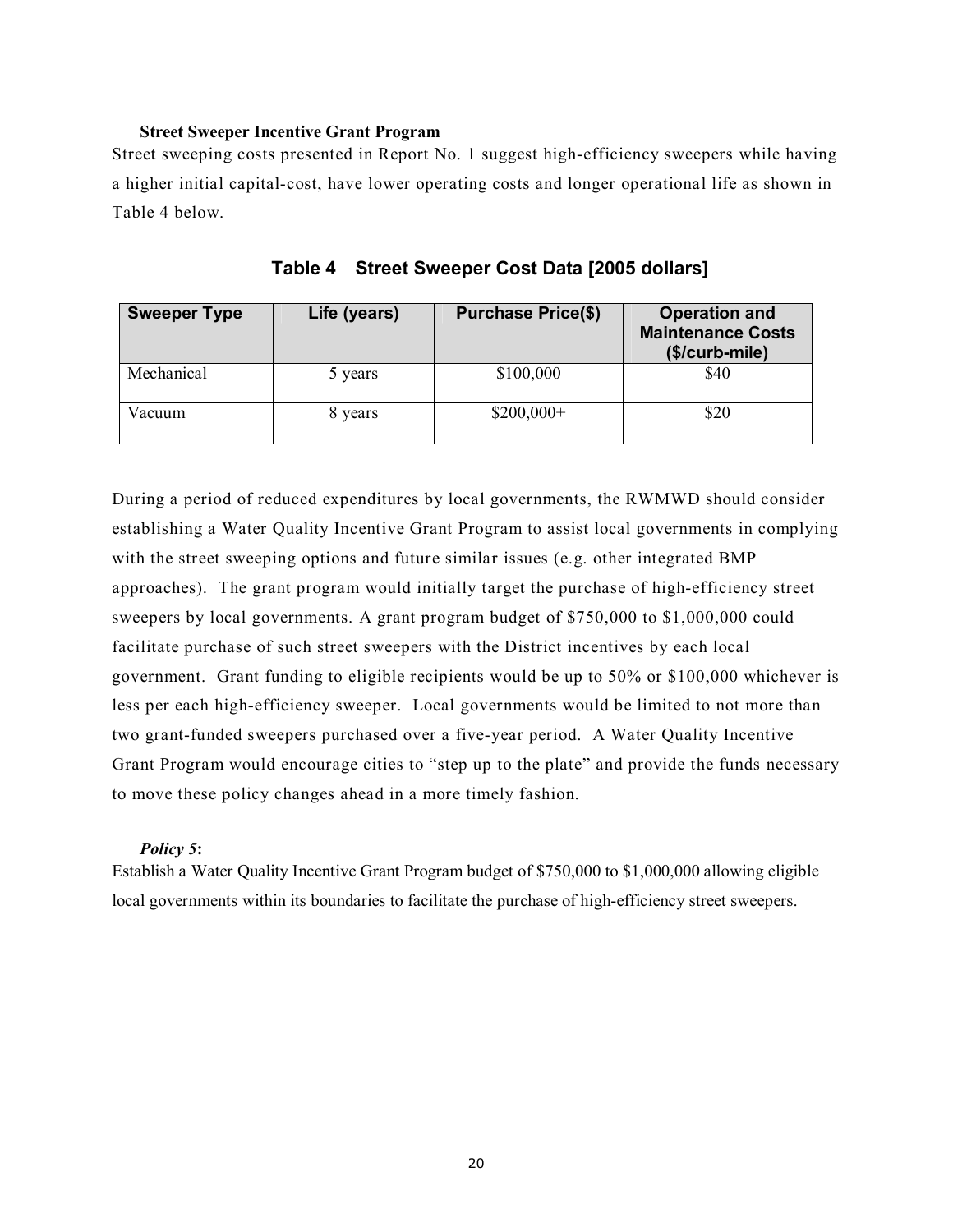# **References**

- Allison, R.A. and Chiew, F.H.S. 1995. Monitoring of Stormwater Pollution for Various Land-uses in an Urban Catchment, Proc. 2nd Int. Sym. On Urban Stormwater Management. Melbourne, Australia. 11-13 July, IE Aust. NCP95/03, Vol. 2. pp. 511-516.
- California Regional Water Quality Board(CRWQB), 2001. Trash Total Maximum Daily Loads for the Los Angeles River Watershed. September 19, 2001. California Regional Water Quality Board. http://www.swrcb.ca.gov/rwqcb4/html/meetings/tmdl/tmdl\_ws\_los\_angeles.html.
- City and County of Denver. 2000. The City and County of Denver, Land Use Transportation Plan. http://www.denvergov.org/LUTP/.
- County of Los Angeles. (2004). Technical report on trash best management practices. Department of Public Works, Watershed Management Division, August 5, 2004. 23 pp. http://www.ladpw.org/wmd/bmp/trash\_technical.cfm.
- League of Minnesota Cities 2005. 853 cities in Minnesota. League of Minnesota Cities (http://www.lmnc.org/cities/citydirectory.cfm).
- Livonia, City of. 2001. Storm Sewer Maintenance Study, City of Livonia, Michigan. Prepared by Hubbell, Roth & Clark, Inc., Consulting Engineers, Bloomfield Hills, MI 48303-0824. Final Report December 2001.
- Livonia, City of, 2003. Annual MS4 Permit Report Through July 2003. Available on the WEB as a pdf file (http://ci.livonia.mi.us).
- National Arboretum, 2003. "Web Version" of USDA Plant Hardiness Zone Map. U.S. Department of Agriculture, Miscellaneous Publication No. 1475, Issued January 1990.
- United States Environmental Protection Agency (USEPA), 1987. July 1, 1987 revised ambient air quality standard for particulates reflecting the direct impact on human health. The standard for particulate matter is less than ten microns in diameter  $(PM_{10})$ ; this involves fugitive dust whether contaminated or not.
- Sutherland, R.C. and S.L. Jelen. 1998. SIMPLIFIED Particulate Transport Model (SIMPTM), Version 3.2. Pacific Water Resources, Inc., 4905 SW Griffith Drive, Suite 200, Beaverton, OR 97005.
- USGS, 1992. Calibration and Users Guide for the Simplified Particulate Transport Model (SIMPTM). Water Resources Division, Austin, Texas.
- Walker T.A. and Wong, T.H.F. 1999. Effectiveness of Street Sweeping for Stormwater Pollution Control, Technical Report 99/8. December 1999. Cooperative Research Centre for Catchment Hydrology. Monash University, Victoria, Australia.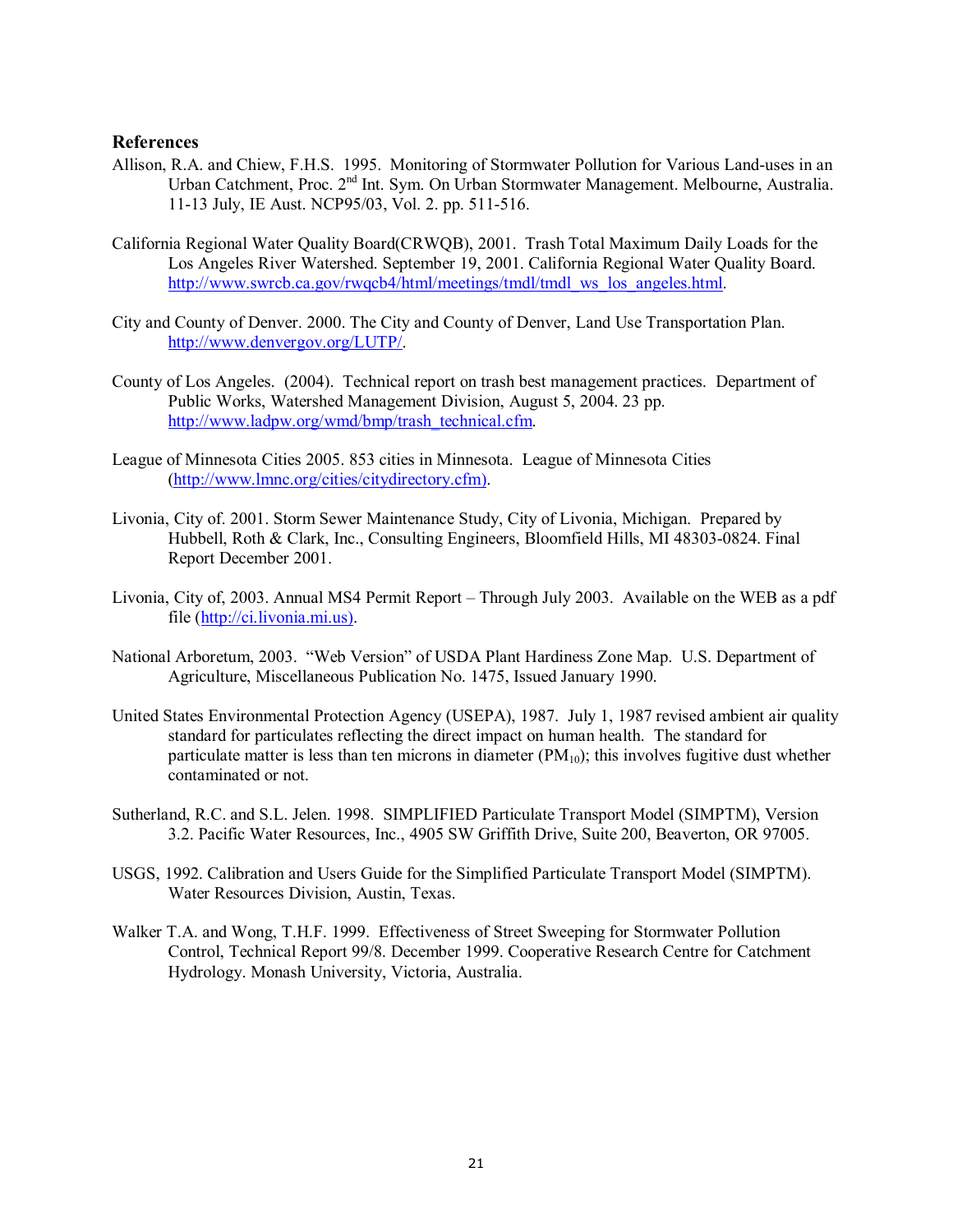| <b>Appendix A – Street Sweeping Frequencies</b> |  |  |  |
|-------------------------------------------------|--|--|--|
|-------------------------------------------------|--|--|--|

|                 |                      |                 |                                  |                               | <b>FREQUENCIES</b>    |                                                            |                          |
|-----------------|----------------------|-----------------|----------------------------------|-------------------------------|-----------------------|------------------------------------------------------------|--------------------------|
|                 | <b>City</b>          | <b>State</b>    | <b>Sweeping</b><br><b>Season</b> | <b>Street</b><br><b>Miles</b> | Arterial <sup>1</sup> | <b>Central</b><br><b>Business</b><br>District <sup>2</sup> | Residential <sup>3</sup> |
| 1               | Oakland              | CA              | Year-round                       |                               | Daily                 |                                                            | Biweekly                 |
| $\overline{2}$  | San Diego            | CA              | Year-round                       | 2,700                         |                       | Weekly                                                     | Monthly                  |
| 3               | San Leandro          | CA              | Year-round                       |                               |                       |                                                            | Monthly                  |
| 4               | Long Beach           | CA              | Year-round                       |                               | Weekly                | Weekly                                                     | Weekly                   |
| 5               | <b>Mountain View</b> | $\overline{CA}$ | Year-round                       | 170                           |                       |                                                            | Biweekly                 |
| 6               | San Jose             | CA              | Year-round                       |                               | Biweekly              | Biweekly                                                   | Monthly                  |
| 7               | La Mesa              | CA              | Year-round                       |                               | 2x/week               | 2x/week                                                    | Monthly                  |
| 8               | Sunnyvale            | CA              | Year-round                       |                               |                       |                                                            | Monthly                  |
| 9               | <b>Union City</b>    | CA              | Year-round                       | 121                           | <b>Biweekly</b>       | <b>Biweekly</b>                                            | Biweekly                 |
| 10              | Danville             | $\overline{CA}$ | Year-round                       |                               | Monthly               | Monthly                                                    | Monthly                  |
| 11              | Dublin               | CA              | Year-round                       |                               |                       | Weekly                                                     | Biweekly                 |
| $\overline{12}$ | <b>Elk Grove</b>     | $\overline{CA}$ | Year-round                       |                               | Monthly               |                                                            | 3x/year                  |
| 13              | Santee               | CA              | Year-round                       |                               | Weekly                | Weekly                                                     | Biweekly                 |
| 14              | Greeley              | CO              |                                  | 358                           | Biweekly              | Weekly                                                     | 5x/year                  |
| 15              | <b>Fort Collins</b>  | CO              |                                  | 383                           |                       | 2x/week                                                    | 2x/year                  |
| 16              | Denver               | CO              | Apr. - Nov.                      |                               |                       | <b>Biweekly</b>                                            | 8x/year                  |
| 17              | Thornton             | $\overline{CO}$ |                                  |                               | Biweekly              |                                                            | 1x/year                  |
| 18              | Arvada               | CO              |                                  |                               | 6x-7x/year            | $6x - 7x/year$                                             | 6x-7x/year               |
| 19              | Tampa                | <b>FL</b>       | Year-round                       | 710                           | Weekly                | Weekly                                                     | 6x/year                  |
| 20              | Gainsville           | <b>FL</b>       | Year-round                       |                               | Monthly               | 2x/week                                                    | 9x/year                  |
| 21              | Urbandale            | IA              |                                  | 600                           | 3x/year               | 3x/year                                                    | 3x/year                  |
| 22              | Iowa City            | IA              |                                  | 300                           | Monthly               | Weekly                                                     | Monthly                  |
| 23              | <b>Sioux City</b>    | IA              |                                  |                               | 5x/year               | 5x/year                                                    | 5x/year                  |
| 24              | <b>Overland Park</b> | KS              | Mar. - Dec.                      | 800                           | 7x/year               | Monthly                                                    | 3x/year                  |
| 25              | Hanover Park         | IL              | Apr. – Oct.                      |                               | 8x/year               | 8x/year                                                    | 8x/year                  |
| 26              | Evanston             | IL              | Apr. - Nov. 30                   |                               | Biweekly              |                                                            | 4x/year                  |
| 27              | Elgin                | IL              |                                  |                               | <b>Biweekly</b>       | 2x/week                                                    | 6x/year                  |
| 28              | <b>Burr Ridge</b>    | IL              |                                  |                               | 9x/year               | 9x/year                                                    | 9x/year                  |
| 29              | Champaign            | IL              |                                  |                               |                       | Daily                                                      | 8x/year                  |
| 30              | .Fort Wayne          | IN              |                                  |                               | <b>Biweekly</b>       | Weekly                                                     | 4x/year                  |
| 31              | Cambridge            | MA              | Mar. - Nov. 30                   |                               | Biweekly              |                                                            | 9x/year                  |
| 32              | Salem                | МA              | Apr. - Nov. 30                   |                               |                       |                                                            | 9x/year                  |
| 33              | Saco                 | ME              | Mar. - Nov. 30                   |                               | <b>Biweekly</b>       |                                                            | 9x/year                  |